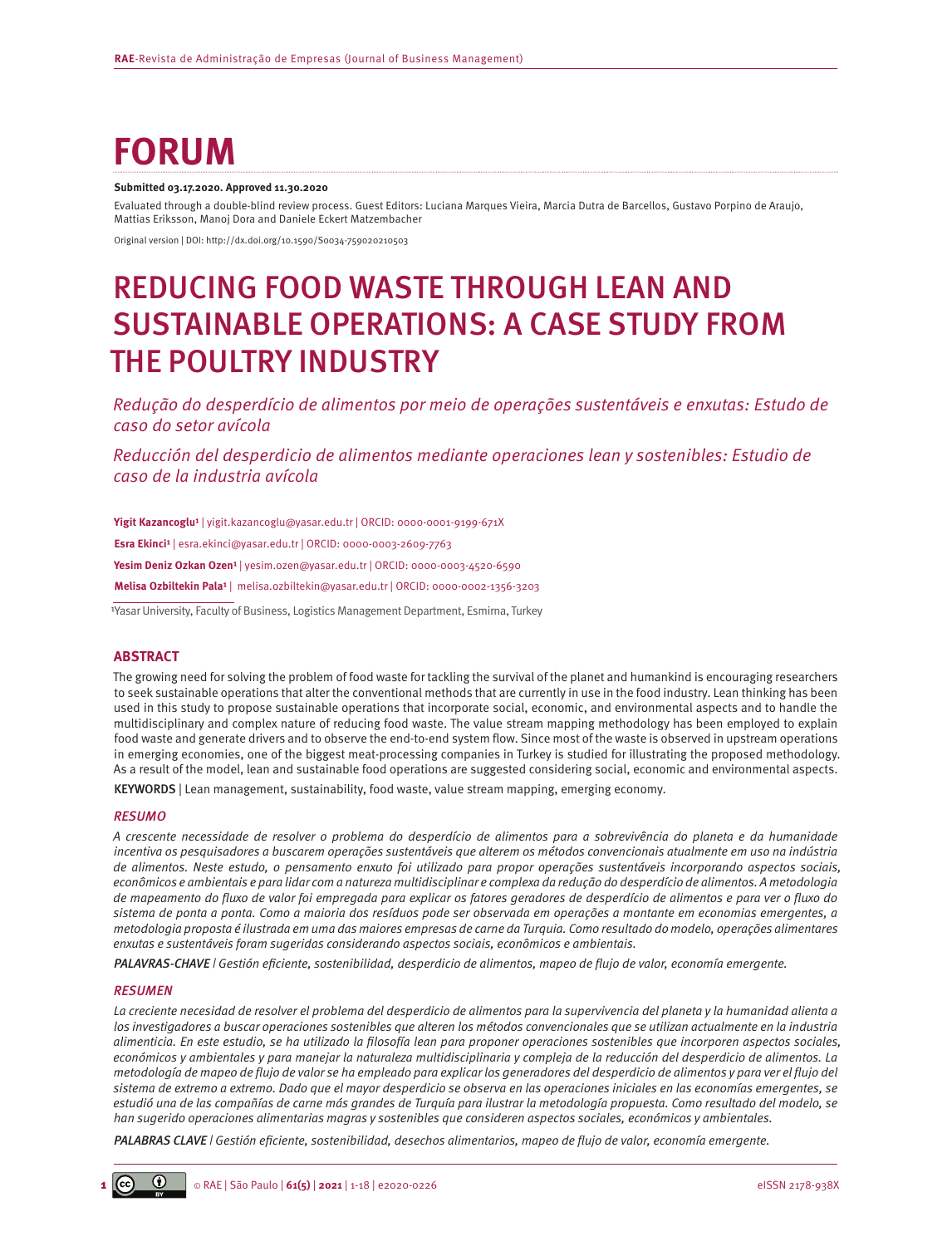### **INTRODUCTION**

The world population is expected to reach 9.5 billion by 2075, which is motivating researchers to investigate sustainable operations for social, economic, environmental and political issues [\(Institution of Mechanical Engineers,](#page-15-0) [2013\).](#page-15-0) A basic standpoint for solving interrelated problems in these areas is dealing with finding enough food supply for 1.7 billion additional people by the end of the century. Total production worldwide is approximately four billion metric tons per year, but 30-50% of the food produced is lost for various reasons [\(Institution of Mechanical](#page-15-0) [Engineers, 2013; Kumar, Mangla, Kumar, & Karamperidis, 2020\).](#page-15-0) Food waste starts with initial agricultural production for consumption by end-users and losses are high both in industrialized and emerging economies. In third world and emerging economies, food losses occur mostly in the farming, post-harvest and processing stages, whereas in industrialized countries waste occurs predominantly on the retail and customer sides [\(Food and Agriculture](#page-14-0)  [Organization of the United Nations \[FAO\], 2011a; Institution of Mechanical Engineers, 2013\)](#page-14-0). If food loss can be reduced, it may be possible to feed an additional two billion people, since globally we already produce food enough for 10 billion people [\(Gimenez, Shattuck, Altieri, Herren, & Gliessman, 2010; World Food Program USA](#page-14-0) [\[WFPUSA\], 2019\)](#page-14-0). Continuing with the existing conventional methods both in agriculture and livestock production, however, will shortly lead to unsustainable outputs, so humankind must seek solutions for reducing food loss and improving food production processes [\(Castellini, Bastianoni, Granai, Bosco, & Brunetti, 2006; Gimenez et al.,](#page-14-0) [2010; Kumm, 2002\).](#page-14-0) Therefore, in the United Nations' sustainable development plan for 2030, ending hunger by providing sufficient, safe, affordable, and nutritious food, and reducing food waste starting from the production stage through to consumption are two main objectives for the welfare of humanity and the planet. It is understood that sustainable operations in food waste management are a crucial instrument for transforming sustainable societies and for the well-being of humans [\(Ingrao, Faccilongo, Gioia, & Messineo, 2018\)](#page-15-0).

According to [Thyberg and Tonjes \(2016\)](#page-16-0), food waste is a complex and interdisciplinary problem, which can be resolved by developing sustainable policies for a diverse range of waste generating drivers. On the other hand, Lean Thinking, which is applied in various fields from production to service systems, is a discipline comprising a collection of principles and philosophies that are used to eliminate waste and non-value adding activities. Therefore, the solutions being offered can cover various areas, including the social, economic, and environmental even within the same context. Systematically applying lean disciplines in the food industry is a common methodology for eliminating waste (Vlachos, 2015). Although the main causes of waste might be incorrectly assumed to be food miles and plastic packaging, in reality it has been discovered that the leading sources of waste are overproduction, overstocking, excessive transportation, waiting times, unnecessary movement throughout the supply chain, and production problems (such as poor-quality materials and equipment, incorrect procedures, etc.), all of which can be dealt with by way of lean thinking [\(Gooch](#page-15-0) [et al., 2010\).](#page-15-0) Value Stream Mapping (VSM), as a useful methodology for investigating value-adding and non-valueadding activities, and for offering solutions for eventually eliminating waste generating activities, has been employed relatively commonly in literature. Proposing solutions for reducing the waste that has implications for social, economic, and environmental aspects may also result in sustainability being achieved in the system of interest.

Our aim in this study is to explain the following research objectives:

- To propose a holistic approach for clarifying waste generating drivers while reviewing the system processes;
- To suggest solutions that alter conventional methods by way of sustainable operations based on lean philosophy;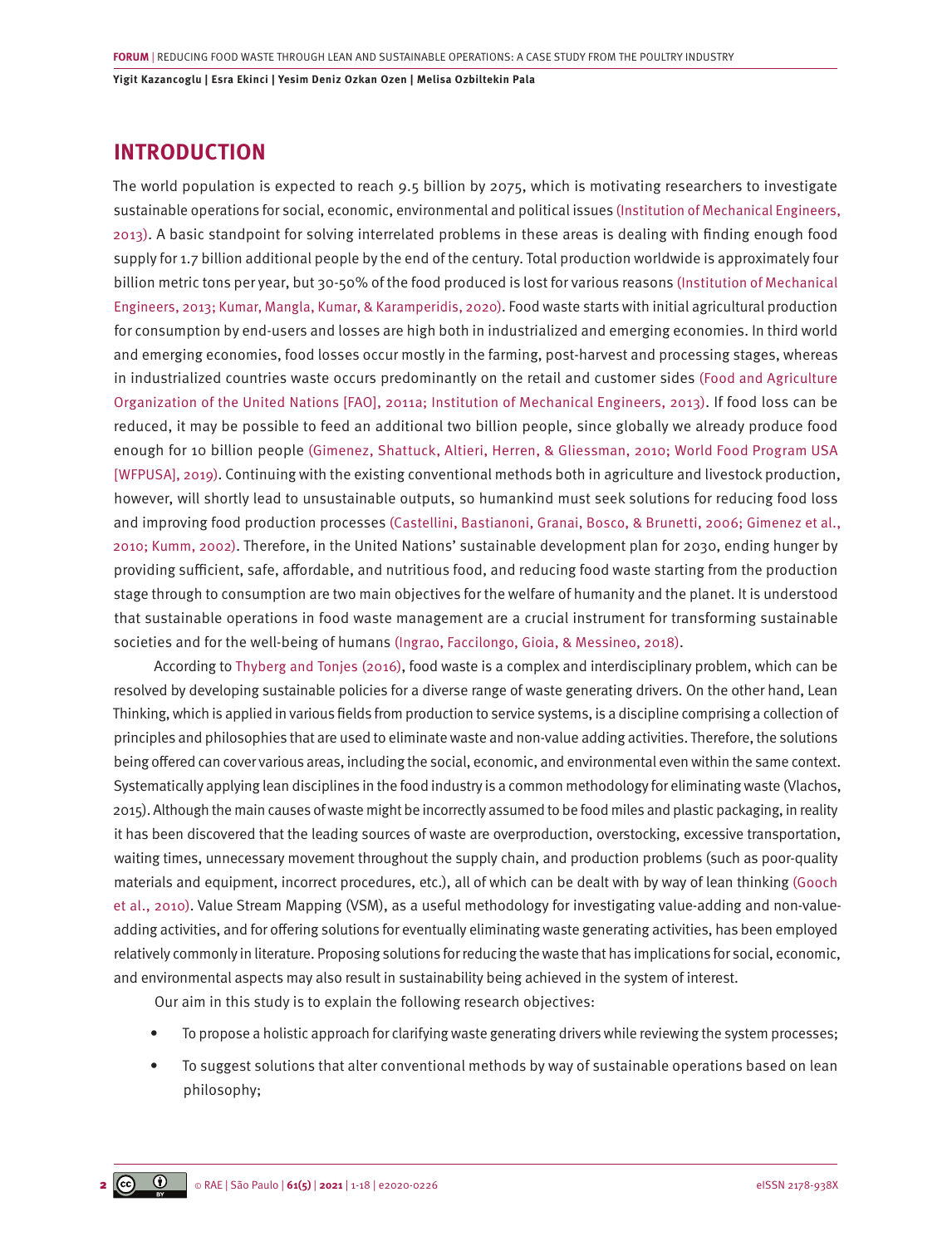• To explain how VSM can be a convenient methodology for recommending multidisciplinary solutions for food waste that can cover the three aspects of sustainability, which are economic, social, and environmental.

The VSM model has been used in this study to suggest lean and sustainable operations that cover social, economic and environmental aspects. With the help of the proposed solutions, it is proved that lean thinking is a suitable philosophy for reducing food waste. Since food waste occurs in upstream operations in emerging economies, the study focuses on one of the biggest meat companies in Turkey. Implementing VSM is suggested as a way of improving sustainable operations in food supply chain operations. The future state map is presented, which is followed by implications for both policymakers and managers.

Section 2 presents food waste in an emerging economy and reviews the literature dealing with lean management in the food industry. Section 3 outlines the research gap that exists with regard to lean and sustainable food operations. Section 4 describes VSM, while a case study in the poultry industry is explained in Section 5. Section 6 presents the contributions of the study to sustainable operations. Section 7 and Section 8 provide the managerial implications and the conclusion, respectively.

### **FOOD WASTE IN AN EMERGING ECONOMY**

Food waste is a growing problem all around the world and according to the FAO Report [\(FAO, 2011b\)](#page-14-0), From Farm to Fork, one-third of the world's food production is lost or wasted [\(Zhao et al., 2020\).](#page-17-0) The excessive and unnecessary use of water and energy, and the greenhouse gas emissions caused by the production and distribution process, and the growth in population and demand all result in increasing food waste [\(Mangla et al., 2018\).](#page-15-0) Food loss and food waste refer to reductions in quantity in the supply chain of the food that is produced, especially food for human consumption [\(FAO, 2011a\)](#page-14-0). These losses and waste occur throughout the entire supply chain from field to table, and involve production, processing, packaging, transportation, and distribution [\(Ju, Osako, & Harashina,](#page-15-0) [2017; Parfitt, Barthel, & Macnaughton, 2010\).](#page-15-0) Food loss and waste occur both in developed and emerging countries. While food loss and waste occur mostly in the retail and consumption areas in developed countries, the most significant food loss and waste in emerging countries occurs in the early and middle stages of the food supply chain [\(Verma et al., 2019\).](#page-16-0) Developed countries consume food more than 200 million tons of food every year, mostly in the retail and consumption areas. Between 6 and11 kg. of waste per person are generated in Africa and South Asia, while there are between 95 and 115 kg. of food waste per person in Europe and North America every year [\(Ishangulyyev, Kim, & Lee, 2019\).](#page-15-0) Encouraging consumers to buy more food than they need in markets with high-quality standards leads to food waste in developed countries [\(Wunderlich & Martinez, 2018\)](#page-17-0).

On the other hand, in emerging countries like Turkey [\(Kayıkcı, Ozbiltekin, & Kazancoglu, 2019\)](#page-15-0), the main causes of food waste are a lack of knowledge and technology during the harvesting process, a lack of appropriate infrastructure, a lack of knowledge of the post-harvest stage, and packaging processes [\(Wunderlich & Martinez,](#page-17-0) [2018\).](#page-17-0) In the farming process, farmers suffer great losses during production because of early harvesting, storage, insect attack and careless use [\(Östergren et al., 2014\)](#page-16-0). In the harvesting process, insufficient storage conditions result in bad consequences, such as insect infestation and the formation of mold, leading to food loss [\(Gustavsson,](#page-14-0) [Cederberg, Sonesson, Otterdijk, & Meybeck, 2011; Ju et al., 2017\)](#page-14-0). Decay organisms develop and increase with the emergence of fungi and diseases due to high temperatures and humidity after the harvest, which can lead to the

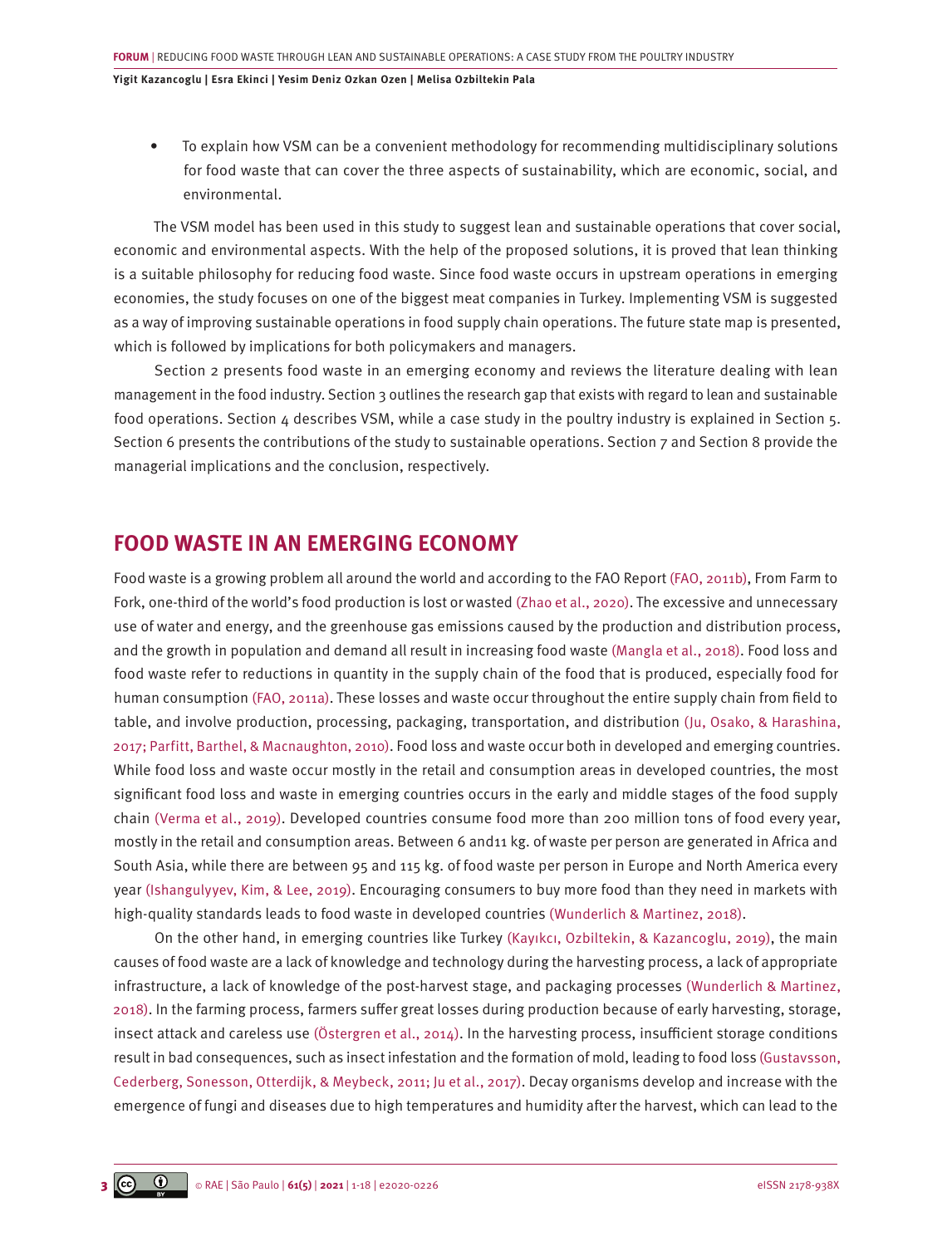whole crop deteriorating [\(Verghese, Lewis, Lockrey, & Williams, 2015\)](#page-16-0). Losses occur in processing plants due to a lack of technologies and insufficient facilities [\(Kumar & Kalita, 2017\)](#page-15-0). According to the statistics, almost 50 percent of food losses occur at the post-harvest and processing levels [\(Kummu et al., 2012\)](#page-15-0).

Turkey, an important emerging economy, has a growing population of more than 80 million inhabitants [\(United Nations High Commissioner for Refugees \[UNHCR\], 2019\)](#page-16-0). This growth is leading to an increased demand for food for the country's consumers. Turkey is ranked among the top 20 countries in the world in agriculture, producing milk, wheat, and other crops [\(FAO, 2015\).](#page-14-0) While annual food production in Turkey is calculated to be 122.9 Mt/y, the amount of food wasted is calculated at 16 Mt/y [\(The Standing Committee for Economic and Commercial](#page-16-0) [Cooperation of the Organization of the Islamic Cooperation \[COMCEC\], 2017\).](#page-16-0)

Like other emerging economies, food loss and waste in Turkey occur during all processes in the supply chain, from production to consumption [\(Tatlıdil, Dellal, & Bayramoglu, 2013\)](#page-16-0). Food waste is also a growing issue in the country, and has economic, environmental, and social consequences [\(Yıldırım et al., 2016\).](#page-17-0) According to the statistics, every year, some 26 million tons of food are thrown away in Turkey, which corresponds to almost 215 billion TL [\(Turkish Republic Ministry of Industry and Trade, 2018\).](#page-16-0)

Lean approaches can be a solution for reducing food waste in emerging economies, because they not only minimize waste, but also increase operational efficiency. The following section contains a review of the literature on lean management in the food industry.

#### **Lean management in the food industry**

Lean management is the approach used for presenting value from the customers' perspective, for continuously developing an organization's processes, and for avoiding waste [\(Chronéer & Wallström, 2016\).](#page-14-0) It is a management method for companies that try to adapt to current market conditions by way of functional and organizational changes [\(Dekier, 2012\)](#page-14-0). Lean management also results in reducing costs, increasing customer interactions, quality, enhanced employee morale and improvements in culture and the use of push and pull systems [\(Liu, Yang, & Xin,](#page-15-0) [2019\).](#page-15-0)

Although lean management is an essential for all industries, knowledge about lean practices and how to implement them in the food industry is a very narrow area. There is still a gap in lean practices and developing effective management in the food industry within the concept of lean management [\(Sreedharan & Raju, 2016\)](#page-16-0). Moreover, increased pressure from consumers and competition between firms have recently affected the implementation of lean management (Dora, [Goubergen,](https://www.emerald.com/insight/search?q=Dirk Van Goubergen) [Kumar,](https://www.emerald.com/insight/search?q=Maneesh Kumar) [Molnar, &](https://www.emerald.com/insight/search?q=Adrienn Molnar) [Gellynck,](https://www.emerald.com/insight/search?q=Xavier Gellynck) 2014).

Lean management in the food industry is essential since the industry is a changeable sector [\(Singh, Luthra,](#page-16-0) [Mangla, & Uniyal, 2019\),](#page-16-0) in which production batches and processing times at the production stages vary because of seasonality and the shortness of shelf-life factors [\(Dora et al., 2014; Liu et al., 2019\).](#page-14-0) In contrast with other industries, many food and agricultural products are harvested at certain times of the year and must be processed in large batches regardless of the frequency of customer demand [\(Liu et al., 2019; Mahalik & Nambiar, 2010\)](#page-15-0). Therefore, it is difficult to produce on time within this sector. Lean management aims to reduce costs by increasing quality in the industry. With the help of lean management, the customer value of food companies increases though the company costs of food industry decreases [\(Lehtinen & Torkko, 2005\)](#page-15-0).

In considering the literature review, there are many studies about lean management in the food industry. These studies focus on different parts of this industry, such as manufacturing, supply chains and processing. Exhibit 1 provides an overview of the literature about lean management in the food industry.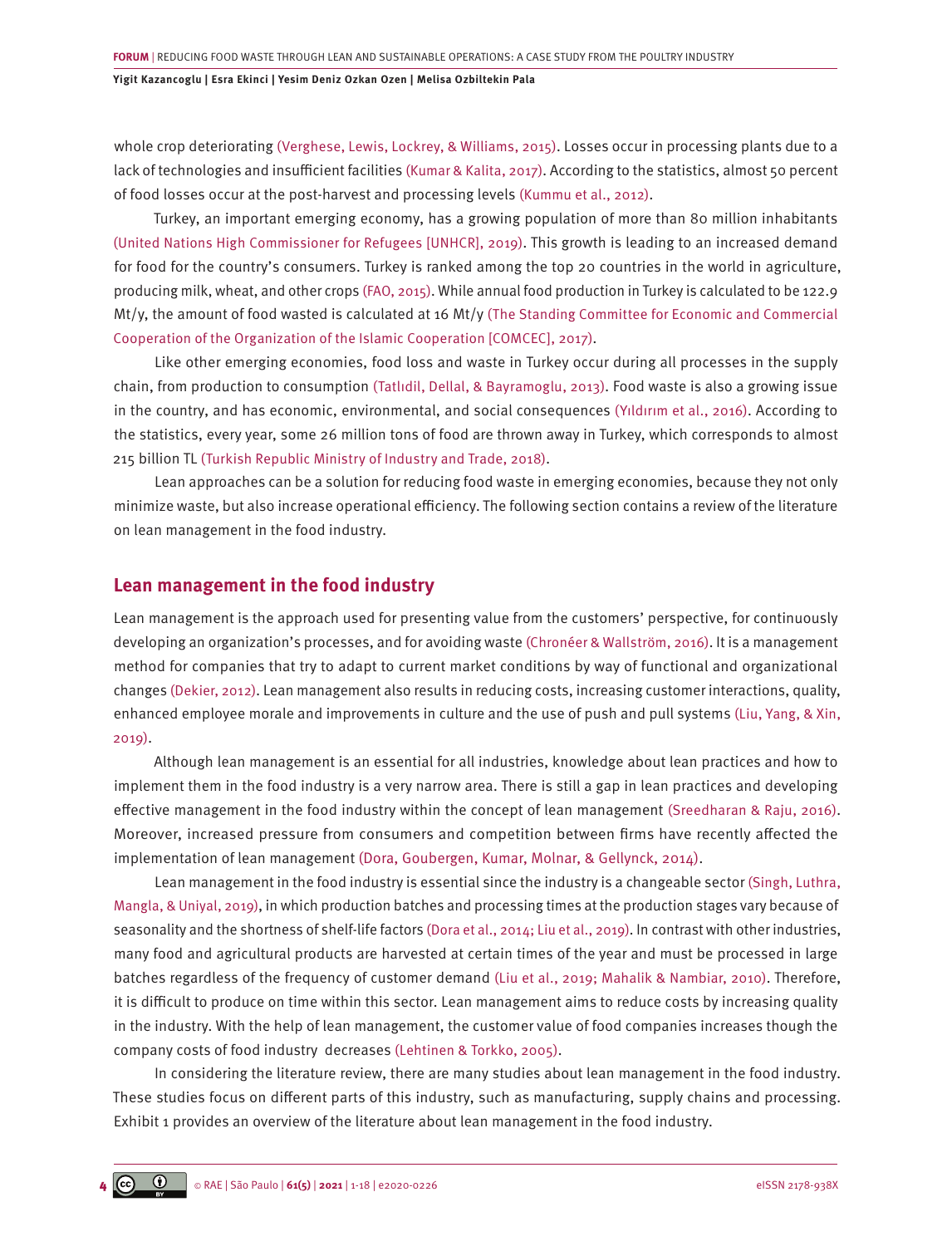| Author(s)                     | Method(s)                                              | <b>Focus Area</b>                                       |  |  |  |  |  |
|-------------------------------|--------------------------------------------------------|---------------------------------------------------------|--|--|--|--|--|
| Cox and Chicksand (2005)      | Case Study                                             | Food Industry                                           |  |  |  |  |  |
| Lehtinen and Torkko (2005)    | Value Stream Map                                       | <b>Food Manufacturing</b>                               |  |  |  |  |  |
| <b>Taylor (2006)</b>          | Case Study                                             | Agri-food Supply Chain                                  |  |  |  |  |  |
| Gellynck and Molnar (2009)    | <b>Combined Taxonomy Compilation</b>                   | Organizational Structures in the Food Industry          |  |  |  |  |  |
| Scherrer-Rathje et al. (2009) | Case Study                                             | <b>Food Processing Machines</b>                         |  |  |  |  |  |
| Perez et al. (2010)           | Case Study                                             | Food Supply Chain                                       |  |  |  |  |  |
| Testa (2010)                  | Value Stream Map                                       | <b>Food Processing</b>                                  |  |  |  |  |  |
| Zarei et al. (2011)           | Fuzzy Quality Function Deployment (QFD)                | Food Supply Chain                                       |  |  |  |  |  |
| Manzouri et al. (2013)        | Survey                                                 | Food Supply Chain                                       |  |  |  |  |  |
| Noorwali (2013)               | Lean Approach, Taguchi, Simulation, and<br>Correlation | <b>Food Flow Processing</b>                             |  |  |  |  |  |
| Besseris (2014)               | <b>Experimental Procedure</b>                          | Food Product Improvement                                |  |  |  |  |  |
| Chaplin and O'Rourke (2014)   | Observation                                            | <b>Food Production</b>                                  |  |  |  |  |  |
| Lopes et al. (2015)           | Case Study                                             | Process Innovation                                      |  |  |  |  |  |
| Sreedharan and Raju (2016)    | <b>Systematic Literature Review</b>                    | Different Industries                                    |  |  |  |  |  |
| Ali et al. (2017)             | Theoretical sampling                                   | <b>Food Production</b>                                  |  |  |  |  |  |
| Kezia et al. (2017)           | Desk Research                                          | Lean Manufacturing in the Food and Beverage<br>Industry |  |  |  |  |  |
| Jie and Gengatharen (2019)    | SPSS                                                   | Food Supply Chain                                       |  |  |  |  |  |
| Castro and Posada (2019)      | Questionnaire                                          | Lean Manufacturing in the Baking Industry               |  |  |  |  |  |
| Dora et al. (2014)            | Ouestionnaire                                          | Lean Practices in SMEs                                  |  |  |  |  |  |
| Vlachos (2015)                | Value Stream Mapping                                   | Food Supply Chain                                       |  |  |  |  |  |
| Chen, Liu & Oderanti (2020)   | AHP                                                    | <b>Food Supply Chain</b>                                |  |  |  |  |  |

|  |  |  |  |  |  | Exhibit 1. The literature review of lean management in the food industry |  |  |  |  |  |
|--|--|--|--|--|--|--------------------------------------------------------------------------|--|--|--|--|--|
|--|--|--|--|--|--|--------------------------------------------------------------------------|--|--|--|--|--|

In their study into lean management in food manufacturing, [Lehtinen and Torkko \(2005\)](#page-15-0) discussed appropriate ways for applying lean concepts in a food-manufacturing company. They analyzed lean production, lean supply, and value stream mapping to understand the lean concept. Using a case study, they mapped out the collaboration that exists between the lean concept and supply chain management in the food chain. [Chaplin and O'Rourke \(2014\)](#page-14-0) proposed a business development program, which covers the Lean Six Sigma concept in food manufacturing in the UK. Their study focuses on determining the gaps and benefits of the Lean Six Sigma program for marketing activities.

In their analysis of the benefits of lean manufacturing processes in the food and beverage industry, [Kezia,](#page-15-0)  [Kumar, and Sai \(2017\)](#page-15-0) state that lean manufacturing leads to minimum waste and maximum utilization of resources. [Castro and Posada \(2019\)](#page-14-0) focused on lean manufacturing in the baking industry to evaluate the results of lean techniques, which they did by way of a questionnaire. Ali. [Tan, Suleiman, and Alam \(2017\)](#page-16-0) discussed ways of providing a balance between quality and cost with the help of lean approaches in the food industry. Their study looked at case studies in various companies in food supply chains.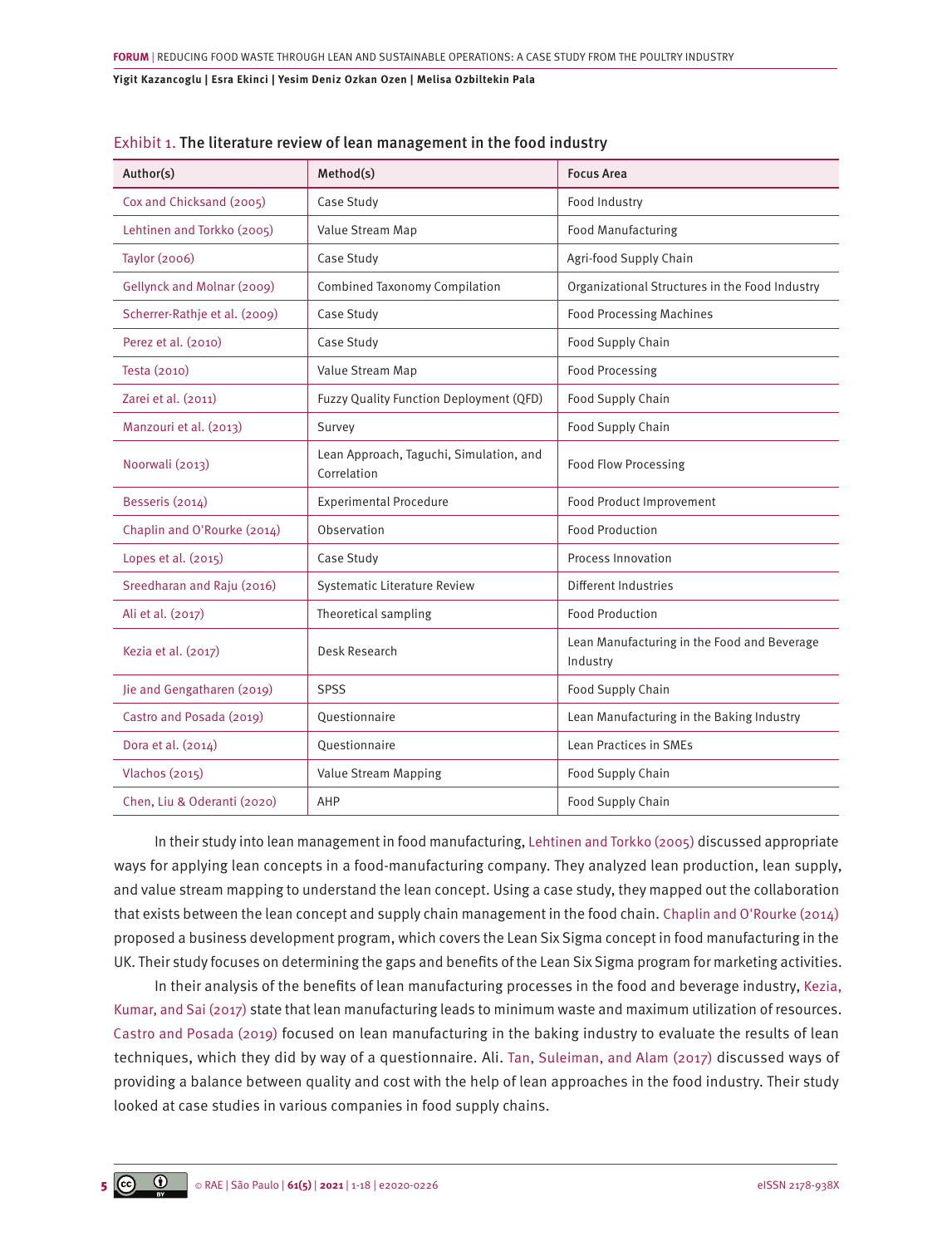There are also different studies on lean management in food processing in the literature. [Testa \(2010\)](#page-16-0) analyzed food processing based on the lean approach concept. The lean concept framework and Value Stream Mapping is discussed in the study to spread lean approach concept in mind. [Noorwali \(2013\)](#page-16-0) focused on lean activities in food processing systems. His study includes Taguchi, a lean approach that is a simulation for minimizing variability levels in the food processing system.

Some studies have focused on lean management in food supply chains. [Taylor \(2006\)](#page-16-0) analyzed techniques based on value-chain analysis and opportunities for strategic change in the agri-food supply chain in the UK relating to two red meat industry supply chains, and proposed an initial model for an integrated supply chain based on the application of the lean concept. [Perez, Castro, Simons, and Gimenez \(2010\)](#page-16-0) analyzed the performance of a Catalan pork supply chain. They demonstrated the adaptation of the pork supply chain and lean approaches using multiple case study research and semi-structured interviews.

[Zarei, Fakhrzad, and Paghaleh \(2011\)](#page-17-0) used QFD in their study on maximizing lean levels in the food supply chain. For this purpose, they analyzed a case study using fuzzy logic to show the practical results of the methodology. [Chen, Liu & Oderanti\(2020\)](#page-14-0) analyzed lean management in a food supply chain using the Analytical Hierarchy Process (AHP) to understand the opinions of experts with regard to lean thinking and objective performance. Scherrer-Rathje, [Boyle, and](javascript:contributorCitation( ) [Deflorin](javascript:contributorCitation( ) (2009) also state that lean management is critical both for the organization and for company supply chains. They highlighted critical rules for the lean concept, which provided the organizations in their study with lean knowledge, and analyzed two lean food processing equipment projects. [Jie and Gengatharen](#page-15-0) [\(2019\)](#page-15-0) focused on the Australian retail food sector in their study into how to improve the supply chain performance of small enterprises while reducing costs using lean thinking and knowledge sharing.

[Manzouri, Rahman, Saibani, and Zain \(2013\)](#page-15-0) use a questionnaire with 300 food firms in Malaysia to evaluate the readiness level of lean practices in their supply chains. As a result, they discovered that more than half of the companies were not suitable for implementing lean approaches. Similarly, [Vlachos \(2015\)](#page-16-0) tried to determine the compatibility of lean approaches and lean thinking in food supply chains and discovered that problems occur during the implementation of lean techniques. In this particular study, Value Stream Mapping is used for a case study that was based on a US tea company. [Cox and Chicksand \(2005\)](#page-14-0) analyzed lean management implementation in the food industry using the case of a red meat supply chain.

[Besseris \(2014\)](#page-14-0) discussed the Lean Six Sigma (LSS) concept and tried to provide LSS projects that can help those that introduce LSS with lean optimization efforts for addressing problems that are faced in food industry operations. A proposed model was adopted in a case study in the food industry. [Lopes, Freitas, and Sousa \(2015\)](#page-15-0) put forward a study involving the implementation of lean management tools in two Portuguese food and drink companies. This study discussed the effect of lean management tools on these firms. [Sreedharan and Raju \(2016\)](#page-16-0) systematically analyzed a literature review involving different sectors that adopt the lean management concept. They stated that there are fewer studies about lean management in the food sector than in other sectors.

[Gellynck and Molnar \(2009\)](#page-14-0) studied the European food sector to determine product-level and chain-level relations based on governance structure. The study covered 54 companies in Italy, Belgium and Hungary. Using questionnaires [Dora et al. \(2014\)](#page-14-0) focused on small and medium-size food enterprises to analyze the benefits of lean practices. With their study, they evaluated barriers to the implementation of lean techniques in small and medium-size European food enterprises.

Following the literature review, the research gap relating to lean and sustainable food operations is set out in the next section.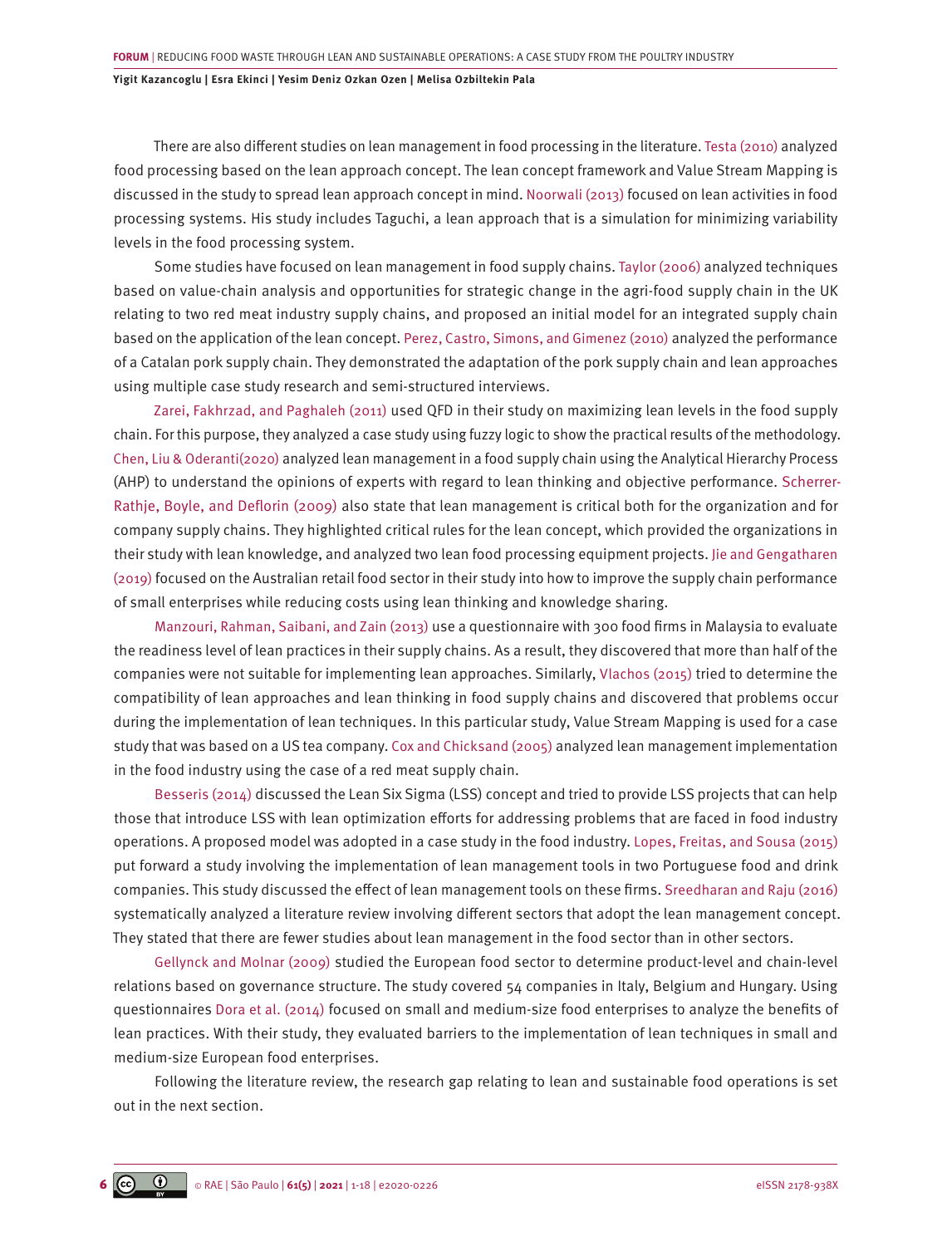### **REDUCING FOOD WASTE USING LEAN AND SUSTAINABLE OPERATIONS**

Food waste threatens not only society but also the environment and the economy [\(Baig, Al-Zahrani, Schneider,](#page-14-0) [Straquadine, & Mourad, 2019\)](#page-14-0). While ignoring sustainable operations in food waste threatens worker health, it also causes environmental problems, such as high carbon emissions and environmental pollution [\(Ritchie &](#page-16-0) [Roser, 2020\).](#page-16-0) It also lowers efficiency in the food supply chain, leading to increased costs [\(FAO, 2011a\).](#page-14-0) However, various articles in the existing literature indicate the need to adopt sustainable operations for dealing with food waste in order to ensure the survival of the planet and human well-being. Since food waste is a complex issue in sustainable operations, multidisciplinary thinking should be employed that considers economic, social and environmental aspects in equal harmony, whereas existing literature is predominantly motivated to consider only one or two of these aspects [\(Garcia-Garcia et al., 2017\)](#page-14-0).

Lean management is needed to achieve this integration between the dimensions of sustainability. Lean thinking also benefits waste minimization, increases efficiency, and improves customer value. The Lean approach helps companies change their policies and build longer-term, sustainable systems. Thus, the lean approach is extremely important for managers from production to service. Moreover, due to its ability to identify waste, VSM can be easily linked to food-related losses and waste, and can be used to assess waste in the food sector [\(Wesana et al., 2019\).](#page-17-0)

In complex production environments, analyzing the system with all its features is a challenge. In this case, the usefulness of VSM is proven under lean-based approaches in terms of a better and clearer visualization of the processes [\(Seth et al., 2017\)](#page-16-0). VSM is a useful tool for approaching a system that requires "observing the whole" and rethinking the functions for improving processes. It is also useful for recognizing any disconnections between processes, and for improving performance after careful consideration [\(Henrique et al., 2016\).](#page-15-0)

VSM also provides an overall view of all kinds of activities in the system and enables waste to be identified where production outputs, such as product quality, response times, and production costs can be revealed by its features [\(Lacerda, Xambre, & Alvelos, 2016\).](#page-15-0) Furthermore, VSM becomes most prominent because of its ability to quickly assess the state of production processes by their visual nature, allows quantification of production times, and reveals opportunities for improvement [\(Dinis-Carvalho et al., 2019\)](#page-14-0).

[Norton and Fearne \(2009\)](#page-16-0) revised the standard VSM methodology as Sustainable VSM by adding environmental performance indicators, like CO<sup>2</sup> emissions and waste. Lean thinking, therefore, is an approach that is mainly used for reviewing and eliminating waste from all types of processes. Therefore, lean philosophy can also be adapted for dealing with food waste in a sustainable manner. In this sense, as one of the main methods of lean thinking, VSM can be implemented in food supply chains for minimizing food waste.

VSM is especially helpful in this study:

- For seeing the big picture of the system of interest,
- For understanding and prioritizing the main drivers of the waste-generating factors based on the valueadding and non-value adding classification of activities.

Even though articles have been written on the application of VSM in the food industry, there is still a gap in the literature, most of which does not consider the sustainability aspect, but rather process improvements that try to eliminate unnecessary inventory, shorten the production period, etc. In this study, however, the main purpose is to eliminate waste in a sustainable way either by identifying waste generating factors, or by increasing

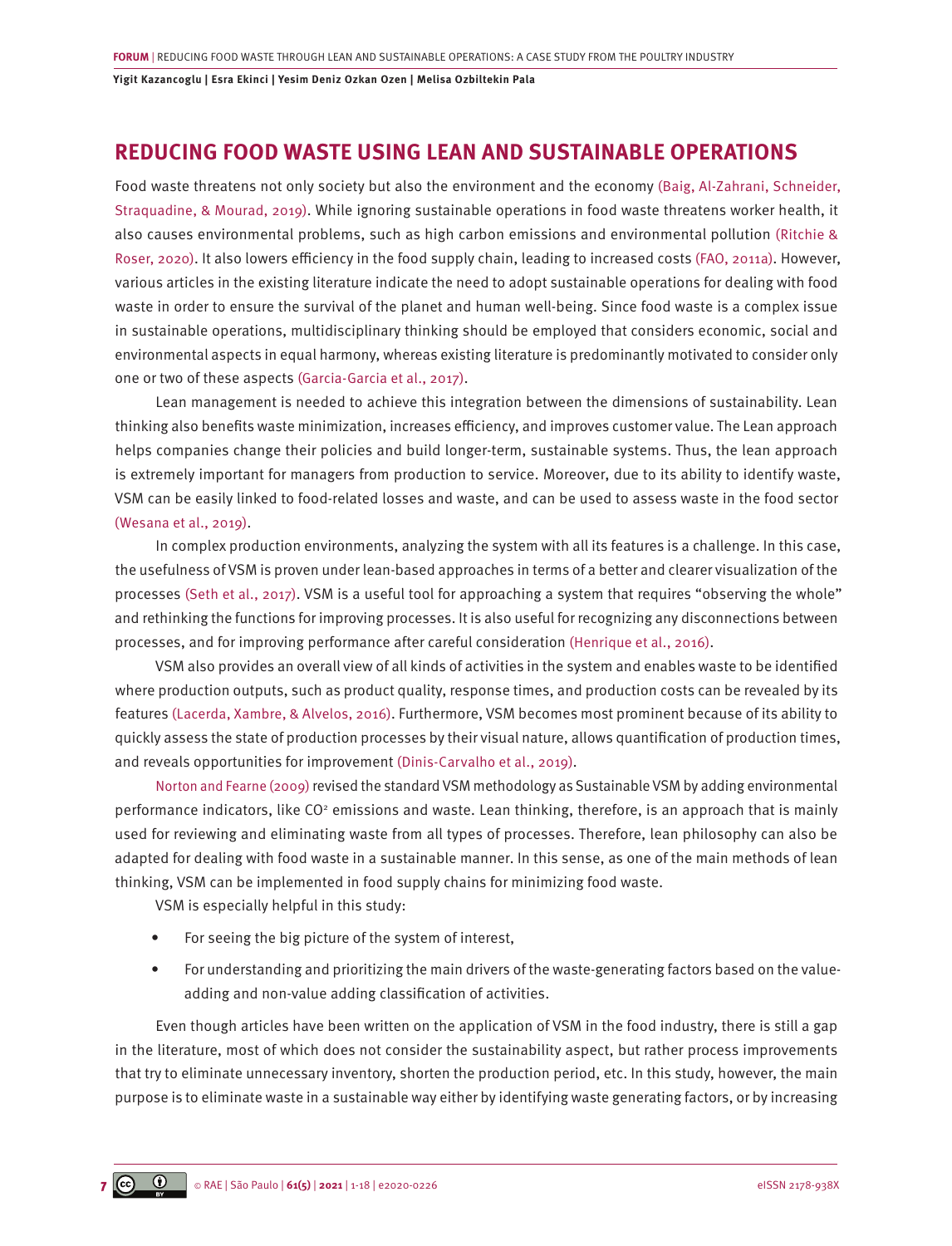production performance. Unlike the existing literature, by incorporating the term "sustainability", this study aims to provide industry managers with promising multidisciplinary solutions for combining their economic, social and environmental objectives [\(Garcia-Garcia et al., 2017\)](#page-14-0).

### **METHODOLOGY: VALUE STREAM MAPPING**

As an important element of lean production, Value Stream Mapping (VSM) was first introduced by [Rother and Shook](#page-16-0) [\(1998\)](#page-16-0) as a functional method for reorganizing systems with a lean perspective [\(Lasa, Laburu, & Vila, 2008\)](#page-15-0). VSM can be used for identifying problems in a production system by redesigning it to eliminate waste and improve performance [\(Stadnica & Litwin, 2019\)](#page-16-0). VSM is a tool that can be defined as all the actions, including the valueadded and non-value-added actions, that are required for production flow from raw materials to the customer. It is used for identifying waste, which is also useful for establishing and monitoring green and sustainable practices [\(Faulkner & Badurdeen, 2014\).](#page-14-0)

VSM is a useful tool for visualizing and understanding the flow of information and materials along the value chain and gives a broad view of all activities in the production process [\(Lacerda et al., 2016\).](#page-15-0) A very significant feature of VSM, unlike other process mapping methods, is that it documents not only basic product flows, but also the flow of information, including production scheduling and production information [\(Singh, Garg, & Sharma,](#page-16-0) [2011\)](#page-16-0). The main advantages of VSM are: it is an effective tool for implementing lean principles; it provides a link between production processes and supply chain activities by visualizing all flows; and it enables production planning, demand forecasting, and production scheduling to be integrated [\(Jasti, Kota, & Sangwan, 2019\).](#page-15-0)

[Rother and Shook \(1998\)](#page-16-0) presented the stages of VSM application in five steps, which are:

- (1) Selecting the product family;
- (2) Modeling the current state map;
- (3) Analyzing waste and proposing continuous improvement events, known as *kaizen*;
- (4) Modeling the future state map;
- (5) Making a work plan and composing it.

For the current state map, the main idea is data collection related to the current system for visualizing all the flows. The main steps for drawing up the current state map are: making observations and gathering data about customer requirements; presenting the physical flow of all processes with their data boxes and inventory details; mapping out the supply of materials; and determining the push and pull system and mapping out the information flow using specific graphical symbols for presenting the results [\(Masuti & Dabade, 2019\).](#page-15-0)

A guideline is also needed for presenting the future state map as well. [Lasa et al. \(2008\)](#page-15-0) summarized this guideline as follows. First, the amount of production should be determined in accordance with product demand, where Takt time reflects the rate. Second, a continuous flow should be established insofar as this is possible. Third, a pull system should be used between work stations, where continuous flow is not possible. Fourth, the pacemaker process should be defined to command production of the various parts. Fifth, pacemaker process scheduling should be used for leveling product mix and product volume. Finally, overall process efficiency should be improved.

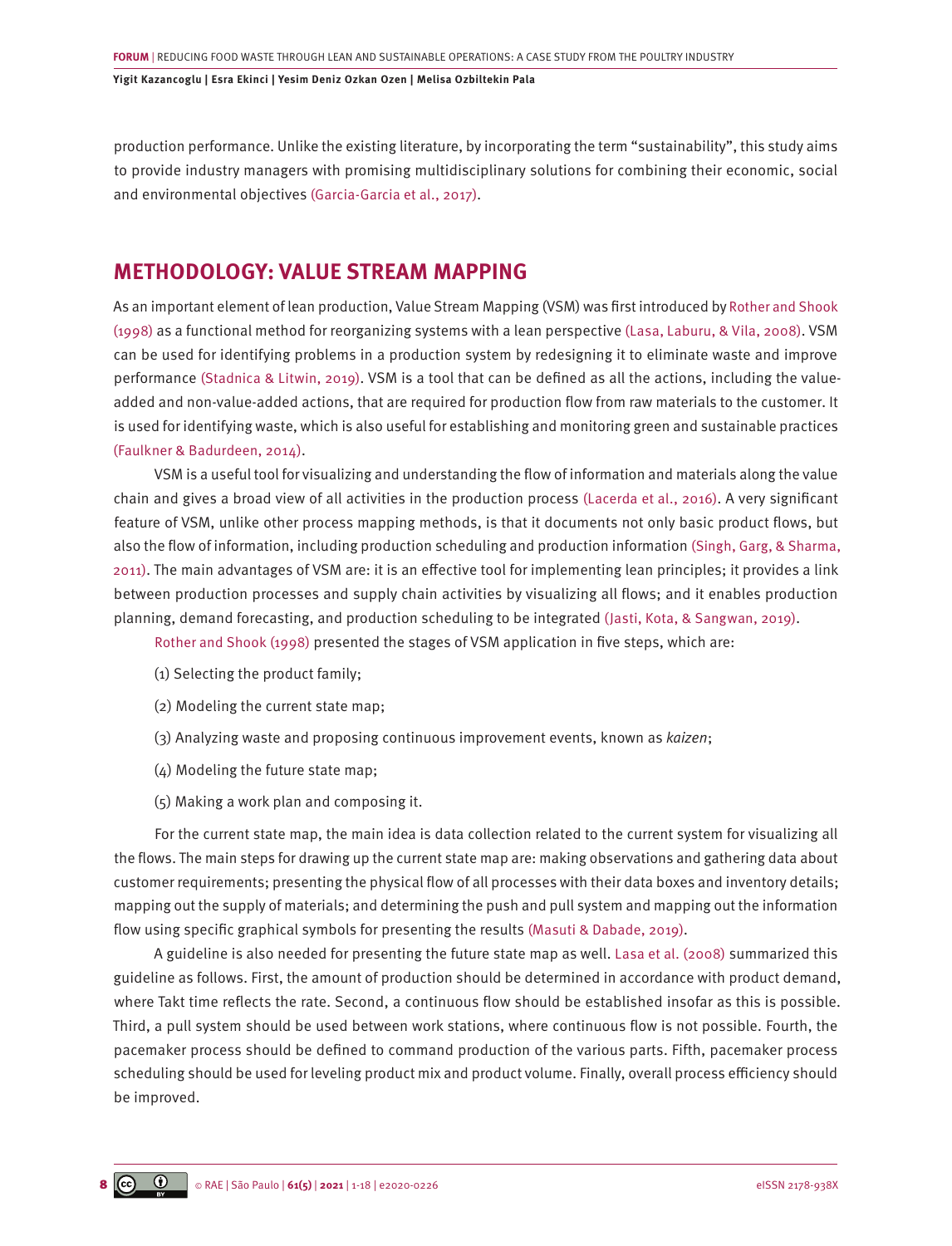In the following section, Value Stream Mapping is implemented in the food industry and a case study in the poultry industry is conducted using Value Stream Mapping.

### **A CASE STUDY IN THE POULTRY INDUSTRY: PROBLEM DEFINITION AND THE CURRENT STATE MAP**

The case study was conducted in one of the biggest meat companies in Turkey that focuses particularly on turkeymeat products. The case company works with one supplier, which provides the company with live turkeys. Processes generally start with the turkeys being collected from the supplier, loading them into trucks, arriving at the company, unloading the trucks, cleaning the cages, continuing with the internal cutting processes, and ending with packing.

There are, however, many limitations related to capacity and animal welfare. For instance, turkeys must arrive at the company at night, since the death rate increases in the morning. The company does not like its employees working night shifts, however, because it reduces productivity, which leads to an increase in waiting times. At the same time, the supplier does not like having its turkeys collected at night because it wakes up the turkeys and increases their stress levels. In the current system, trucks wait for approximately 9 hours, and some 8-10 trucks arrive at the company every day. Truck capacity varies according to the gender of the turkeys, since females weigh less than males. In the current system, truck capacity for females, is 864, and 432 for males. Another limitation is that trucks have to wait for each other to unload, and the current facility is unable to unload more than one truck at a time. The unloading process takes approximately 35-40 minutes for male turkeys, and 60 minutes for female turkeys. The cage-washing process also has to be finished before moving on to the next truck, a process that takes approximately five minutes. Another problem with the current system is that the company does not follow the first-in-first-out (FIFO) rule for the trucks arriving at the company for unloading. All these limitations increase waiting times. From this point of view, this study focuses especially on reducing the waiting times of trucks loaded with live turkeys to avoid lowering meat quality and reducing any weight loss due to stress caused by long waiting times.

Observations of the current system in the case company showed that waste can be categorized under two main headings: waste related to the supplier; and waste related to the company's internal processes.

The main waste for the supplier relates to cooperatives and to transportation processes. The supplier has several cooperatives that supply the company with livestock. This results in different distances between the cooperatives and the company and reveals a non-standard transportation process. The duration of the process for collecting livestock from the suppliers also varies and is a barrier when it comes to standardizing processes. The second important root cause of waste related to the supplier is the process by which the livestock is transported from the cooperatives to the company. There are problems related to the arrival time of the trucks at the company, and also to the number of trucks varying, which exposes problems related to scheduling.

Waste related to the company's internal processes can be categorized as waste related to: workers; waiting times; and caused by incompatibility between the working hours of the company and the supplier. To start with, the number of workers is not sufficient in the slaughterhouse, which results in long waiting times. Furthermore, in the current system workers are also not specialists in specific tasks, but have responsibilities during the entire process flow. This results in inefficient conditions in different processes. Another waste is caused by waiting times, and this occurs during two main processes. These are unnecessary waiting times between when the trucks arrive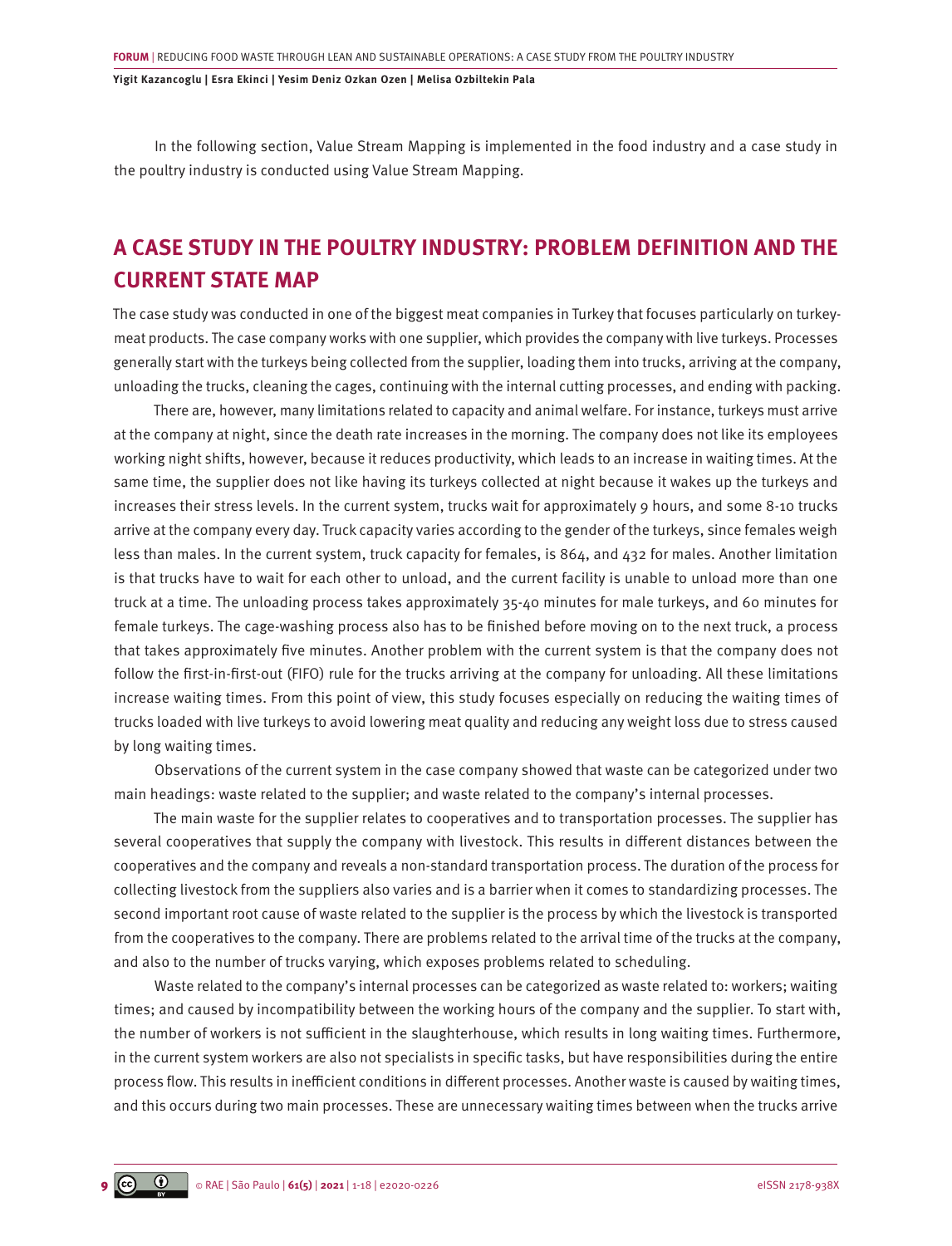at the company and when the turkeys are unloaded, and between unloading the truck and waiting for the cages to be washed. The final problem related to internal processes is that the working hours of the company and the suppliers are different, and this results in an inconsistency between processes.

Based on this information, the current state map of the case study is shown in Figure 1. Due to the nature of the problem, and the focus area of this study, a two-stage VSM is drawn that shows both the processes of the suppliers and the internal processes. The map shows a total of 25 processes, but this study focuses particularly on the processes that precede the Shocking process  $(P_4)$ . Value-added and non-value-added times are also presented in the current state map.



#### Figure 1. Current State Map

### Eliminating waste: The Future State Map

The focus of this case study only covers the initial stages of VSM, which are the processes relating to the turkeys being collected from the supplier, arriving at the company, and being unloaded. For this reason, suggestions for improvements do not cover the processes in the slaughterhouse or the packing area. The following points are mentioned for the proposed future state map.

- Changing shift hours
- Late collection of turkeys
- Improving the tying and loading process using handling equipment
- The use of trailer trucks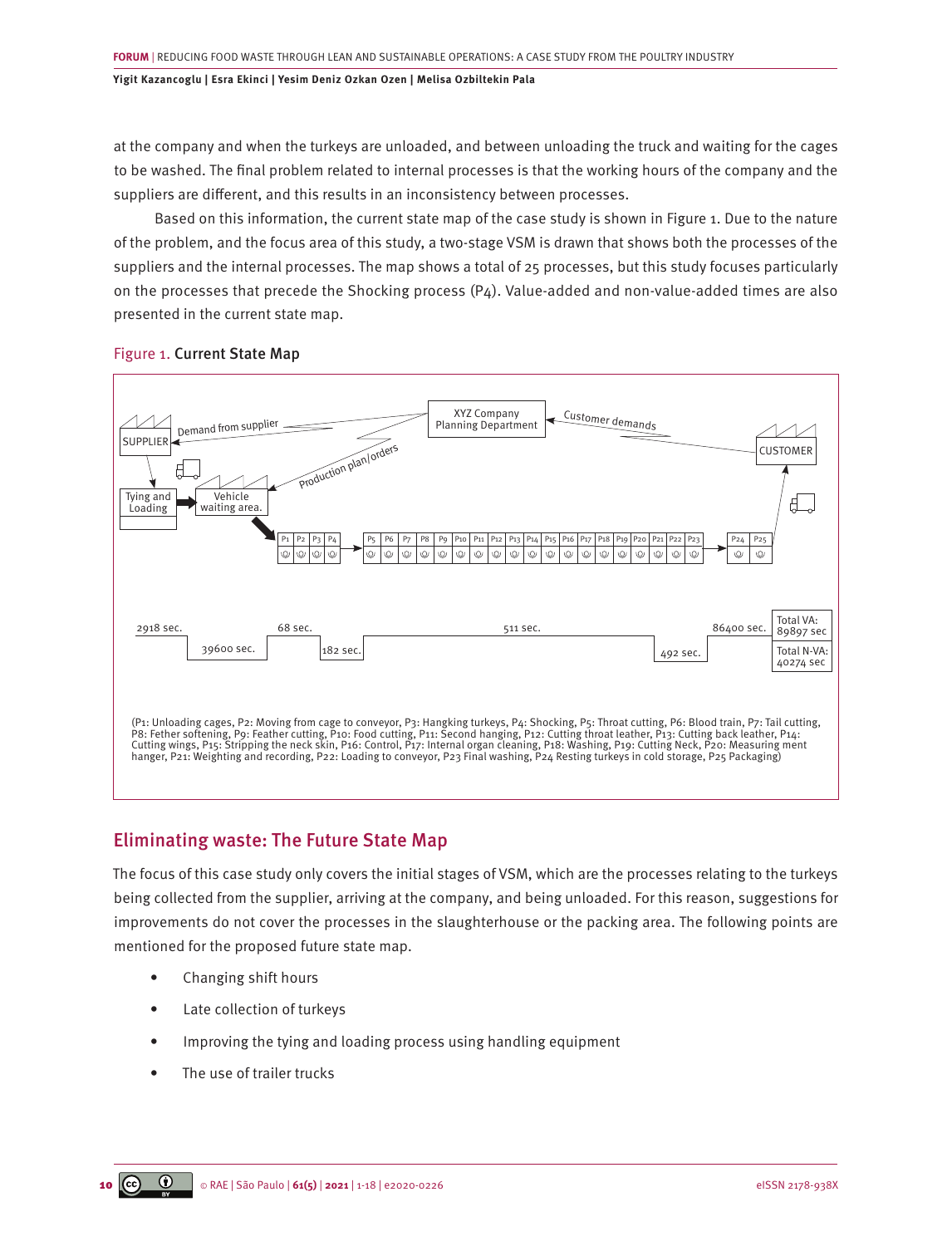As mentioned before, one of the most significant reasons for the long waiting times is the difference between the working hours of the supplier and the company. By considering limitations related to animal welfare, meat quality and company policies, an arrangement can be suggested in terms of changing working hours for both the supplier and the company. After discussions between the company and the supplier, if the supplier starts collecting turkeys around 2 a.m. instead of 8:30 p.m., and the company introduces shift working and starts the slaughtering process at 5 a.m. instead of at 7 a.m., waiting times would reduce by around 3.5 hours. Therefore, the suggested initial improvement areas would be to change collection times and introduce shifts in the company.

Another improvement would be with regard to the tying and loading process, for which automatic handling equipment could be adopted. Manual handling is used in the current system, which results in extra effort on the part of employees and increases the stress level of the turkeys. Technological handling equipment can help eliminate movement waste, and also reduce processing time. An example of such equipment would be the TA 800 Turkey Loader*,* which would reduce processing time by 40%, improve both worker and animal welfare, reduce staffrelated costs, and increase loading speed. An investment in this system would decrease the tying and loading process by 1167 seconds.

Trailer trucks could also be used for eliminating transportation waste and for carrying live animals more easily. The main advantages of a trailer truck are reducing the cost of additional vehicles, reducing maintenance costs, their usability for different purposes, providing additional carrying capacity and being more convenient during the loading process.

Based on these calculations, the ratio of non-value-added time to total process time is reduced from 30.9% to 17.8%, which shows the result of general improvements in the supplier phase and in the waiting area in the company. In the following section, these results will be discussed and implications will be presented.



#### Figure 2. Future State Map

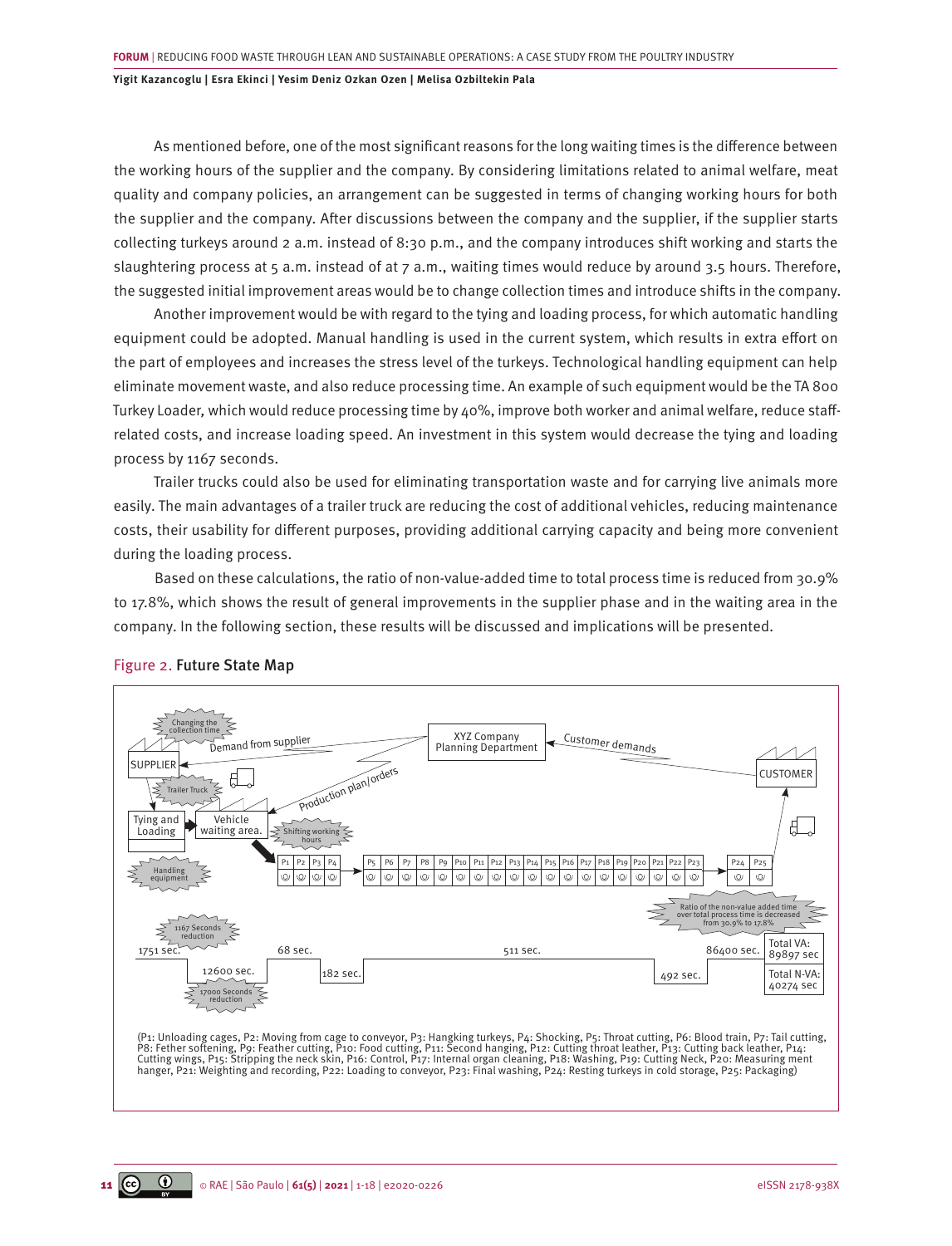### **CONTRIBUTIONS TO SUSTAINABLE FOOD OPERATIONS**

As mentioned in earlier sections, food supply chains create waste that is related to transportation, storage, handling, etc. Due to the waste that occurs in food supply chains, the social, economic and environmental concerns that are the dimensions of sustainability remain under threat [\(Cicatiello, Franco, Pancino, & Blasi, 2016;](#page-14-0)  [Sharma, Mangla, Patil, & Liu, 2019; Thyberg & Tonjes, 2016; Vlachos, 2015\)](#page-14-0). This waste prevents food operations from being sustainable. As a result, a lean philosophy and its practices can be a solution in food supply chains for minimizing waste [\(Ishangulyyev et al., 2019\).](#page-15-0) This study provides social, environmental and economic benefits in sustainable food operations, as shown in Figure 3.



#### Figure 3. Contributions to sustainable food operations

One of this study's important contributions to sustainable food operations covers the working conditions of suppliers and the company. With shifts being introduced into employee working hours, the efficiency of the process improves because of increases in the productivity and dependency of the workers. Moreover, as a result of the analysis, it is seen that due to the difference between the working conditions of the company and the suppliers, animal welfare decreases. With the suggestion of a time change resulting from the introduction of the lean method, it is expected that the animals will not be woken at night and that related stress levels will be avoided. It is expected, therefore, that animal welfare will increase. Improvements in working conditions in the company and the supplier, and increasing animal welfare are crucial contributions to social sustainability in food operations.

In addition to the social benefits, lean approaches also contribute to the savings by reducing costs [\(Nahmens](#page-15-0) [& Ikuma, 2012\).](#page-15-0) The study's suggestions not only reduce personnel costs, but also reduce vehicle maintenance costs, because of the improvement in costs, and the increase in company efficiency. Therefore, these improvements contribute towards economic sustainability in food operations [\(Singh et al., 2019\).](#page-16-0)

One of the most important contributions of this study is that it reduces and minimizes waste in food supply chains by considering environmental issues. The waste generated during the turkey collection stage by vehicles is minimized. Carbon emissions are also reduced through improved vehicle use and capacity.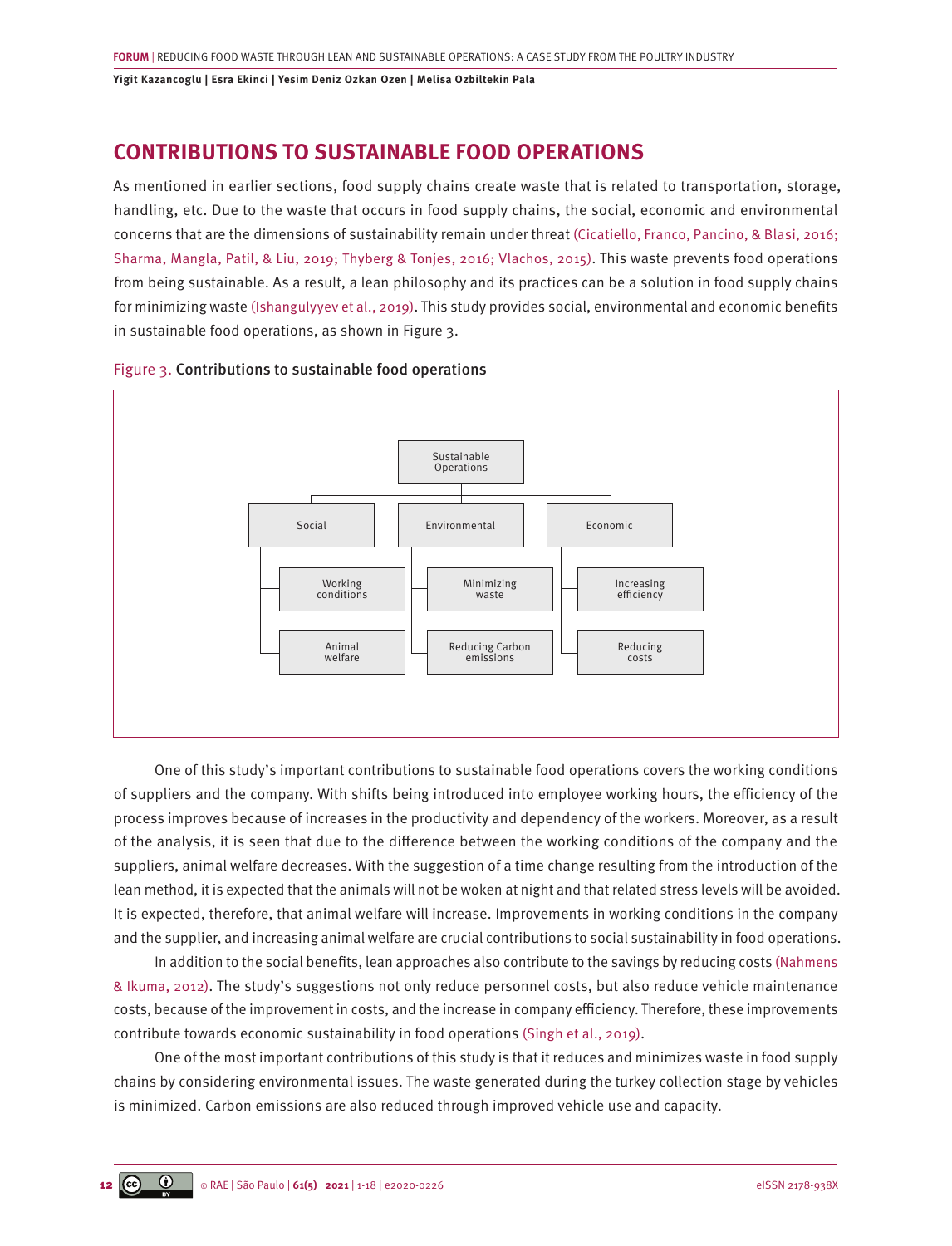To sum up, the proposed study model not only contributes to the economy but also provides environmental and social benefits in sustainable food operations.

### **IMPLICATIONS**

The results of this study cover the processes from the collection of the turkeys from suppliers until they are unloaded in the company. For managers, there are several important implications that can be addressed for minimizing waste in food supply chains. These implications can be mainly grouped under the following points; storage and retrieval systems, handling equipment, vehicle selection and interdisciplinary issues.

Storage and retrieval systems are an important area on which managers should focus, and they should be suitable for cold chain operations within food supply chains. Hence, the waste related to inappropriate warehouse management, such as lost, rotten, or perished food, can be prevented or minimized. The use of appropriate, technological storage and retrieval systems can, therefore, significantly contribute towards minimizing waste.

Handling equipment can increase the efficiency and effectiveness of food supply chain operations. Handling equipment can prevent losses by improving biosecurity and making transportation easy, and it is highly durable and easy to maintain. To be more specific and within the scope of this study, the handling process in poultry houses can be improved. When turkeys are being caught and handled, they may be bruised, injured, or even killed due to the unwitting violent responses of workers and rough handling. Turkeys may also injure themselves or their wings while they are trying to escape.

Another important managerial implication is related to the transportation process, which means that vehicle selection is an important concern. The following criteria can be considered for vehicle selection within food supply chains for minimizing waste during transportation; their current capacity and multi-purpose features, convenient loading and unloading, flexibility for increasing capacity, and their appropriateness for cold chain operations.

Food supply chain management involves many stakeholders and requires knowledge of various fields. Interdisciplinary cooperation and collaboration, therefore, is crucial because of the nature of the complex structure of food supply chain. The purpose of minimizing waste in food supply chains requires the involvement of experts from various disciplines. For example, animal welfare should be considered during food supply operations to prevent losses and waste. In this sense, the expertise of veterinary and agricultural engineers can be used.

The term "value-added" in VSM can also be expanded in regards to sustainability. Therefore, it can deal not only with waste, but also with circularity or energy consumption.

To sum up, managers should not only employ lean principles in inhouse operations in the facility, but at every stage in the food supply chain. They should analyze each process along the chain and implement a lean philosophy and its tools in order to minimize food waste.

There are also implications for policymakers aiming to reduce food waste. Current or future rules and regulations should contain clear and holistic control mechanisms, and a "lean philosophy" should be the basis of these control mechanisms. Food waste should be tracked, quantified, and controlled throughout the food supply chain covering all processes and neglecting none of them. Clear targets can be established at each stage of the supply chain that are specific and suitable for each food category. Lean tools can be suggested and even taught to companies by governments or local authorities, and then companies will be controlled with regard to their usage and performance.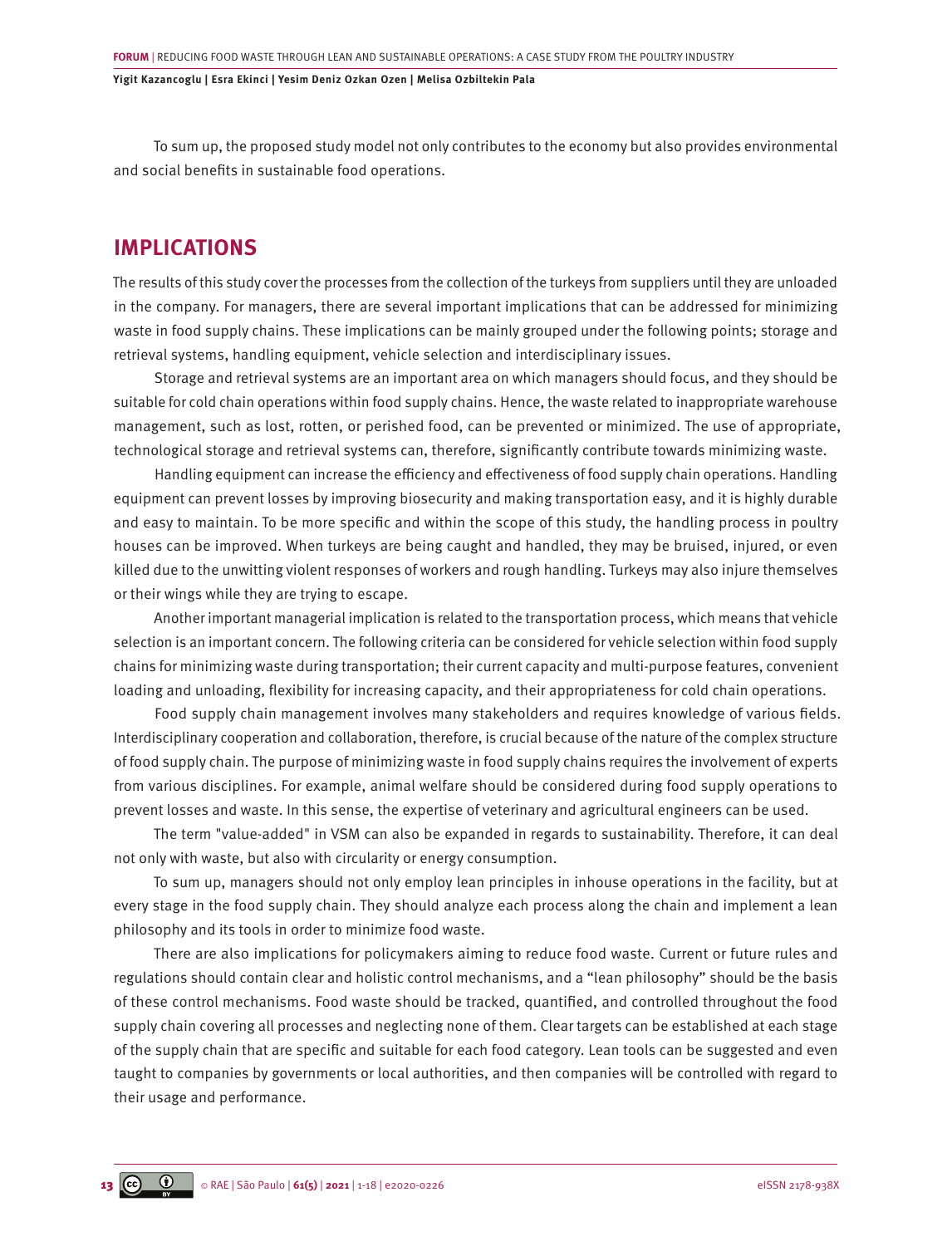VSM can be used as a method for measuring and evaluating the sustainability performance of corporate food supply chains. This situation can be the basis of the incentive, control and inspection mechanisms of companies. This can be offered to policymakers as a tool.

### **CONCLUSION**

According to the statistics, food waste is increasing worldwide. Particularly in emerging economies like Turkey, the increase in food waste is threatening the economic, social, and environmental aspects of countries. Due to its nature, food waste is a complex problem that requires holistic and interdisciplinary approaches. A lean philosophy is the approach that offers value to both customers and institutions by continuously improving processes and minimizing waste.

This study looked at ways of minimizing food waste in emerging economies with the help of lean philosophy and its tools, which were implemented in a poultry industry in Turkey. The current state map is prepared for processes that start with the collection of the turkeys from suppliers and conclude when they are slaughtered in the company, with VSM being implemented for these processes. Various improvements for sustainable operations are suggested for food supply chain processes involving the implementation of VSM. The results were presented and related implications for both policymakers and managers were set out.

According to the results, storage and retrieval systems are an essential process in food supply chain operations, and should be managed properly. With improvements in handling equipment, the efficiency and effectiveness of the food supply chain operations also improve by eliminating injuries that occur during animal capture with the use of proper handling equipment. It was shown that the transportation process is crucial in food supply chains. Proper transportation processes lead to improvements in current capacity, and convenient loading, and unloading, etc.

Although this study was developed considering emerging economies, it can be further extended to include developed economies. Future studies can be carried out by integrating the circular economy with lean and sustainable food operations. The proposed methodology can also be combined with Industry 4.0 and digitization. The current study can be integrated with blockchain technologies to improve traceability, and also applied to other types of food production and to other food industries.

One of the limitations of the study is that it was conducted in only one sector. However, the proposed methodology is generic and can be extended to other industries in the food sector. The context of the case study was limited to upstream operations, but can easily be extended to include downstream operations. The top management in companies should dedicate themselves to sustainability because the food industry has a complex structure and it is difficult to gather proper data for analyzing its operations.

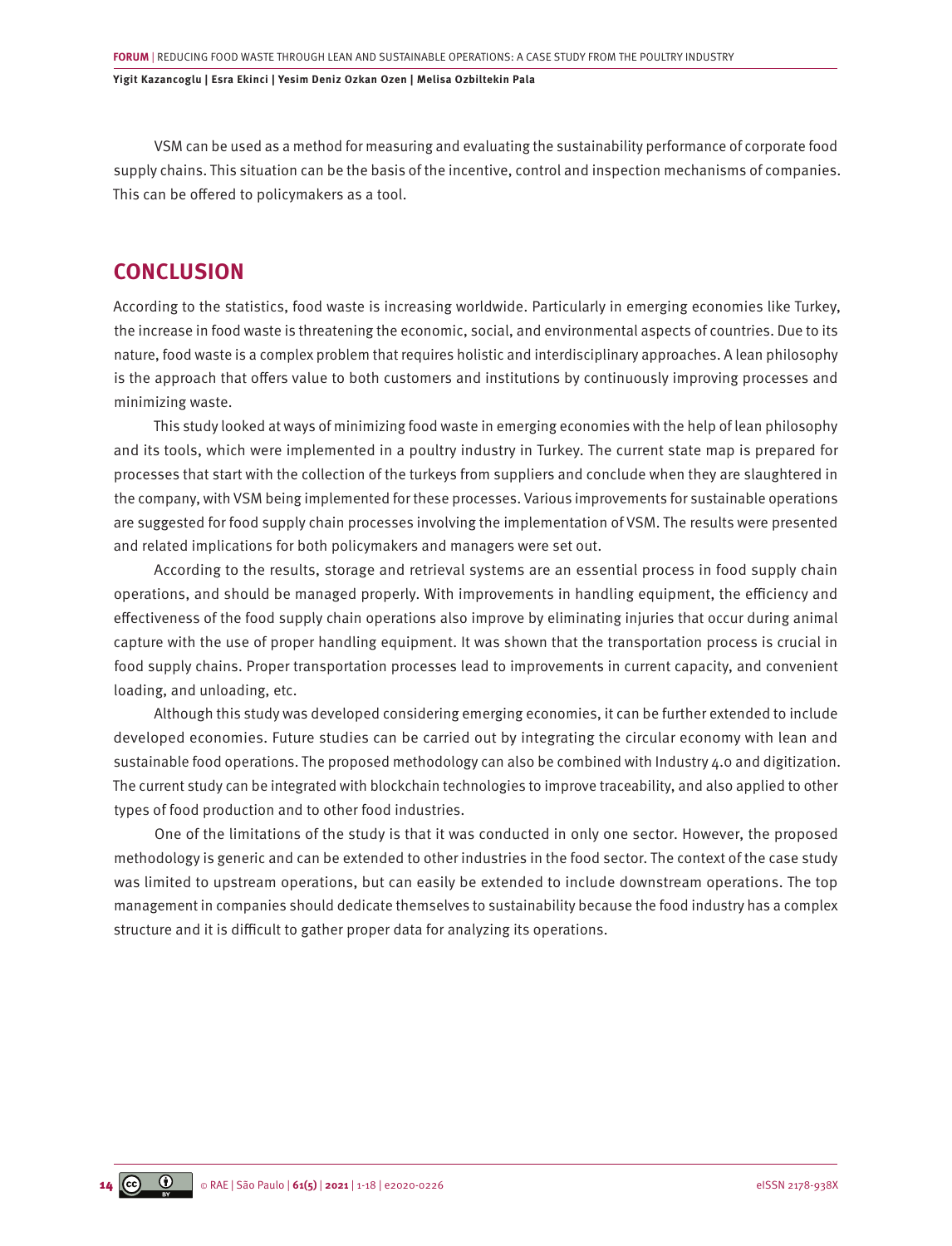### <span id="page-14-0"></span>**REFERENCES**

- [Ali, M. H., Tan, K. H., Suleiman, N., & Alam, S. S. \(2017\).](http://medcraveonline.com/MOJFPT/MOJFPT-05-00136.pdf) The traction [of lean production on Halal food integrity.](http://medcraveonline.com/MOJFPT/MOJFPT-05-00136.pdf) *MOJ Food process Technol*, *5*[\(4\), 136. doi: 10.15406/mojfpt.2017.05.00136](http://medcraveonline.com/MOJFPT/MOJFPT-05-00136.pdf)
- [Baig, M. B., Al-Zahrani, K. H., Schneider, F., Straquadine, G. S.,](https://doi.org/10.1016/j.sjbs.2018.06.004) [& Mourad, M. \(2019\). Food waste posing a serious threat to](https://doi.org/10.1016/j.sjbs.2018.06.004)  [sustainability in the Kingdom of Saudi Arabia: A systematic](https://doi.org/10.1016/j.sjbs.2018.06.004)  review. *[Saudi Journal of Biological Sciences](https://doi.org/10.1016/j.sjbs.2018.06.004)*, *26*(7), 1743-1752. [doi: 10.1016/j.sjbs.2018.06.004](https://doi.org/10.1016/j.sjbs.2018.06.004)
- [Besseris, G. \(2014\). Multi-factorial lean six sigma product](https://doi.org/10.1108/IJLSS-06-2013-0033)  [optimization for quality, leanness and safety: A case study in](https://doi.org/10.1108/IJLSS-06-2013-0033)  food product improvement. *[International Journal of Lean Six](https://doi.org/10.1108/IJLSS-06-2013-0033)  Sigma, 5*[\(3\), 253–278. doi: 10.1108/IJLSS-06-2013-0033](https://doi.org/10.1108/IJLSS-06-2013-0033)
- [Castellini, C., Bastianoni, S., Granai, C., Bosco, A. D., & Brunetti,](https://doi.org/10.1016/j.agee.2005.11.014) [M. \(2006\). Sustainability of poultry production using the](https://doi.org/10.1016/j.agee.2005.11.014)  [emergy approach: Comparison of conventional and organic](https://doi.org/10.1016/j.agee.2005.11.014)  [rearing systems. Agriculture, Ecosystems and Environment,](https://doi.org/10.1016/j.agee.2005.11.014) [114, 343-350. DOI: 10.1016/j.agee.2005.11.014](https://doi.org/10.1016/j.agee.2005.11.014)
- [Castro, M., & Posada, J. \(2019, May 9\). Implementation of lean](https://dx.doi.org/10.1590/0104-530x-2505-19)  [manufacturing techniques in the bakery industry in Medellin.](https://dx.doi.org/10.1590/0104-530x-2505-19) *Gestão & Produção, 26*[\(2\), e2505. doi: 10.1590/0104-530x-](https://dx.doi.org/10.1590/0104-530x-2505-19)[2505-19](https://dx.doi.org/10.1590/0104-530x-2505-19)
- [Castro, M. Del R. Q., & Posada, J. G. A. \(2019\). Implementation](https://doi.org/10.1590/0104-530X-2505-19)  [of lean manufacturing techniques in the bakery industry in](https://doi.org/10.1590/0104-530X-2505-19)  Medellin. *Gestão e Produção, 26*[\(2\), 1-9. doi: 10.1590/0104-](https://doi.org/10.1590/0104-530X-2505-19) [530X-2505-19](https://doi.org/10.1590/0104-530X-2505-19)
- Chaplin, L., & O'Rourke, S. T. J. (2014). Lean Six Sigma and marketing: A missed opportunity. *International Journal of Productivity and Performance Management, 63*(5), 665-674. doi: 10.1108/IJPPM-09-2013-0155
- [Chen, H., Liu, S., & Oderanti, F. \(2020\).](https://www.igi-global.com/chapter/a-knowledge-network-and-mobilisation-framework-for-lean-supply-chain-decisions-in-agri-food-industry/239283) *A knowledge network [and mobilisation framework for lean supply chain decisions in](https://www.igi-global.com/chapter/a-knowledge-network-and-mobilisation-framework-for-lean-supply-chain-decisions-in-agri-food-industry/239283)  agri-food industry*[. Supply Chain and Logistics Management:](https://www.igi-global.com/chapter/a-knowledge-network-and-mobilisation-framework-for-lean-supply-chain-decisions-in-agri-food-industry/239283)  [Concepts, Methodologies, Tools, and Applications. doi:](https://www.igi-global.com/chapter/a-knowledge-network-and-mobilisation-framework-for-lean-supply-chain-decisions-in-agri-food-industry/239283)  [10.4018/978-1-7998-0945-6.ch018](https://www.igi-global.com/chapter/a-knowledge-network-and-mobilisation-framework-for-lean-supply-chain-decisions-in-agri-food-industry/239283)
- [Chronéer, D., & Wallström, P. \(2016\). Exploring waste and value](https://doi.org/10.5539/ijbm.v11n10p282)  in a lean context. *[International Journal of Business and](https://doi.org/10.5539/ijbm.v11n10p282)  Management, 11*[\(10\), 282. doi: 10.5539/ijbm.v11n10p282](https://doi.org/10.5539/ijbm.v11n10p282)
- [Cicatiello, C., Franco, S., Pancino, B., & Blasi, E. \(2016\). The](https://doi.org/10.1016/j.jretconser.2016.01.004)  [value of food waste: An exploratory study on retailing.](https://doi.org/10.1016/j.jretconser.2016.01.004) *Journal [of Retailing and Consumer Services, 30](https://doi.org/10.1016/j.jretconser.2016.01.004)*(C), 96-104. doi: [10.1016/j.jretconser.2016.01.004](https://doi.org/10.1016/j.jretconser.2016.01.004)
- [Cox, A., & Chicksand, D. \(2005\). The limits of lean management](https://doi.org/10.1016/j.emj.2005.10.010)  [thinking: Multiple retailers and Food and farming supply](https://doi.org/10.1016/j.emj.2005.10.010)  chains. *[European Management Journal, 23](https://doi.org/10.1016/j.emj.2005.10.010)*(6), 648-662. doi: [10.1016/j.emj.2005.10.010](https://doi.org/10.1016/j.emj.2005.10.010)
- Dinis-Carvalho, J., Monteiro, M., & Macedo, H. (2019, November). *Continuous Improvement System: Team Members' Perceptions*. In European Lean Educator Conference (pp. 201-210). Springer, Cham.
- [Dekier, Ł. \(2012\). The origins and evolution of lean management](https://doi.org/10.14254/2071-8330.2012/5-1/6) system. *[Journal of International Studies, 5](https://doi.org/10.14254/2071-8330.2012/5-1/6)*(1), 46-51. doi: [10.14254/2071-8330.2012/5-1/6](https://doi.org/10.14254/2071-8330.2012/5-1/6)
- [Dora, M., Goubergen, D. Van, Kumar, M., Molnar, A., & Gellynck,](https://doi.org/10.1108/BFJ-05-2012-0107)  [X. \(2014\). Application of lean practices in small and medium](https://doi.org/10.1108/BFJ-05-2012-0107)sized food enterprises. *[British Food Journal, 116](https://doi.org/10.1108/BFJ-05-2012-0107)*(1), 125-141. [doi: 10.1108/BFJ-05-2012-0107](https://doi.org/10.1108/BFJ-05-2012-0107)
- [Faulkner, W., & Badurdeen, F. \(2014\). Sustainable Value Stream](https://doi.org/10.1016/j.jclepro.2014.05.042) [Mapping \(Sus-VSM\): Methodology to visualize and assess](https://doi.org/10.1016/j.jclepro.2014.05.042) [manufacturing sustainability performance.](https://doi.org/10.1016/j.jclepro.2014.05.042) *Journal of Cleaner Production, 85*[\(15\), 8-18. doi: 10.1016/j.jclepro.2014.05.042](https://doi.org/10.1016/j.jclepro.2014.05.042)
- [Food and Agriculture Organization of the United Nations. \(2011a](http://www.fao.org/docrep/014/mb060e/mb060e.pdf)*). [Global food losses and food waste: Extent, causes and](http://www.fao.org/docrep/014/mb060e/mb060e.pdf)  prevention.* [International Congress SAVE FOOD! at Interpack](http://www.fao.org/docrep/014/mb060e/mb060e.pdf) [2011, Düsseldorf, Germany. Retrieved from www.fao.org/](http://www.fao.org/docrep/014/mb060e/mb060e.pdf) [docrep/014/mb060e/mb060e.pdf](http://www.fao.org/docrep/014/mb060e/mb060e.pdf)
- [Food and Agriculture Organization of the United Nations](https://ec.europa.eu/knowledge4policy/publication/global-food-losses-food-waste-extent-causes-prevention_en) (2011b). *[Global food losses and food waste: Extent, causes](https://ec.europa.eu/knowledge4policy/publication/global-food-losses-food-waste-extent-causes-prevention_en) and prevention.* [Retrieved from https://ec.europa.eu/](https://ec.europa.eu/knowledge4policy/publication/global-food-losses-food-waste-extent-causes-prevention_en) [knowledge4policy/publication/global-food-losses-food](https://ec.europa.eu/knowledge4policy/publication/global-food-losses-food-waste-extent-causes-prevention_en)[waste-extent-causes-prevention\\_en](https://ec.europa.eu/knowledge4policy/publication/global-food-losses-food-waste-extent-causes-prevention_en)
- Food and Agriculture Organization of the United Nations (2015). *FAO Statistical Pocketbook*, Rome, Italy.
- [Garcia-Garcia, G., Woolley, E., Rahimifard, S., Colwill, J., White,](https://doi.org/10.1007/s12649-016-9720-0)  [R., & Needham, L. \(2017\). A methodology for sustainable](https://doi.org/10.1007/s12649-016-9720-0)  management of food waste. *[Waste and Biomass Valorization,](https://doi.org/10.1007/s12649-016-9720-0) 8*[\(6\), 2209-2227. doi: 10.1007/s12649-016-9720-0](https://doi.org/10.1007/s12649-016-9720-0)
- [Gellynck, X., & Molnar, A. \(2009\). Chain governance structures:](https://doi.org/10.1108/00070700910980900) [The European traditional food sector.](https://doi.org/10.1108/00070700910980900) *British Food Journal, 111*[\(8\), 762e775. doi: 10.1108/00070700910980900](https://doi.org/10.1108/00070700910980900)
- [Gimenez, E. H., Shattuck, A., Altieri, M., Herren, H., & Gliessman,](https://doi.org/10.1080/10440046.2012.695331)  [S. \(2010\). We already grow food for 10 billion people… and](https://doi.org/10.1080/10440046.2012.695331) still can't end hunger. *[Journal of Sustainable Agriculture, 36](https://doi.org/10.1080/10440046.2012.695331)*, [595-598. doi: 10.1080/10440046.2012.695331](https://doi.org/10.1080/10440046.2012.695331)
- Gustavsson, J., Cederberg, C., Sonesson, U., Otterdijk, R. Van, & Meybeck, A. (2011). *Causes and prevention of food losses and waste.* Global Food Losses and Food Waste, Study conducted for theInternational Congress SAVE FOOD! at Interpack 2011 Düsseldorf, Germany, FAO, 2011, 1-8.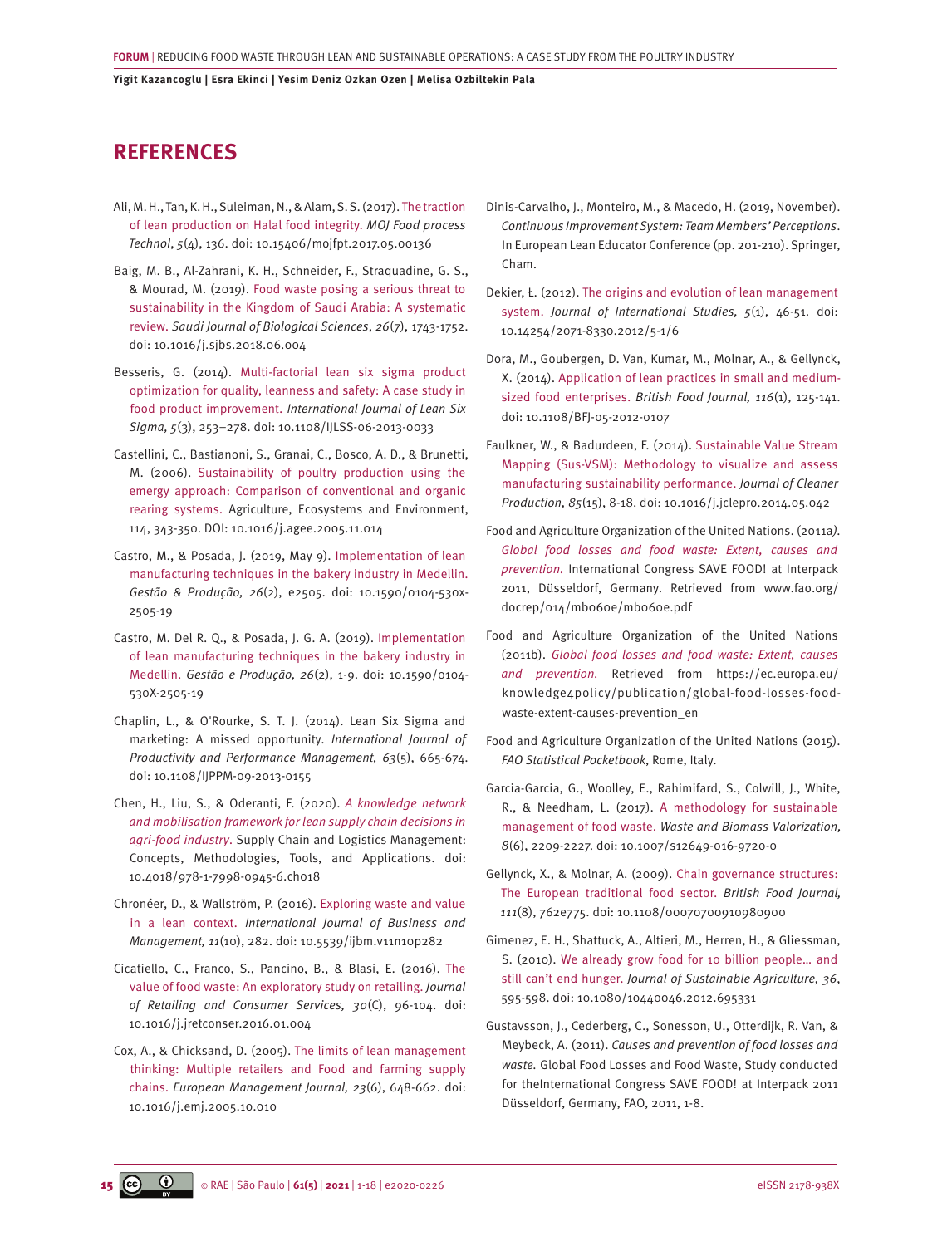<span id="page-15-0"></span>[Gooch, M., Felfel, A., & Marenick, N. \(2010\). Food waste in](https://doi.org/10.1080/09537287.2015.1051159)  [Canada. Value Chain Management Centre, George Morris](https://doi.org/10.1080/09537287.2015.1051159)  [Centre, November.Henrique, D. B., Rentes, A. F., Godinho](https://doi.org/10.1080/09537287.2015.1051159)  [Filho, M., & Esposto, K. F. \(2016\). A new value stream mapping](https://doi.org/10.1080/09537287.2015.1051159)  [approach for healthcare environments.](https://doi.org/10.1080/09537287.2015.1051159) *Production Planning & Control, 27*[\(1\), 24-48. doi: 10.1080/09537287.2015.1051159](https://doi.org/10.1080/09537287.2015.1051159) 

[Ingrao, C., Faccilongo, N., Gioia, L. Di, & Messineo, A. \(2018\). Food](https://doi.org/10.1016/j.jclepro.2018.02.267)  [waste recovery into energy in a circular economy perspective:](https://doi.org/10.1016/j.jclepro.2018.02.267)  [A comprehensive review of aspects related to plant operation](https://doi.org/10.1016/j.jclepro.2018.02.267)  [and environmental assessment.](https://doi.org/10.1016/j.jclepro.2018.02.267) *Journal of Cleaner Production, 184*[\(20\), 869-892. doi: 10.1016/j.jclepro.2018.02.267](https://doi.org/10.1016/j.jclepro.2018.02.267)

[Institution of Mechanical Engineers. \(2013\).](https://www.imeche.org/policy-and-press/reports/detail/global-food-waste-not-want-not) *Global food waste not want not.* [Retrieved from https://www.imeche.org/policy](https://www.imeche.org/policy-and-press/reports/detail/global-food-waste-not-want-not)[and-press/reports/detail/global-food-waste-not-want-not](https://www.imeche.org/policy-and-press/reports/detail/global-food-waste-not-want-not) 

[Ishangulyyev, R., Kim, S., & Lee, S. H. \(2019\). Understanding](https://pubmed.ncbi.nlm.nih.gov/31362396/)  [food loss and waste-why are we losing and wasting food?](https://pubmed.ncbi.nlm.nih.gov/31362396/) *Foods, 8*[\(8\), 297. doi:10.3390/foods8080297](https://pubmed.ncbi.nlm.nih.gov/31362396/)

[Jasti, N. V. K., Kota, S., & Sangwan, K. S. \(2019\). An application of](https://doi.org/10.1108/TQM-11-2018-0165)  [value stream mapping in auto-ancillary industry: A case study.](https://doi.org/10.1108/TQM-11-2018-0165) *The TQM Journal, 32*[\(1\), 162-182. doi: 10.1108/TQM-11-2018-](https://doi.org/10.1108/TQM-11-2018-0165) [0165](https://doi.org/10.1108/TQM-11-2018-0165)

- [Jie, F., & Gengatharen, D. \(2019\). Australian food retail supply](https://doi.org/10.1108/BPMJ-03-2017-0065)  chain analysis. *[Business Process Management Journal, 25](https://doi.org/10.1108/BPMJ-03-2017-0065)*(2), [271-287. doi: 10.1108/BPMJ-03-2017-0065](https://doi.org/10.1108/BPMJ-03-2017-0065)
- [Ju, M., Osako, M., & Harashina, S. \(2017\). Food loss rate in food](https://doi.org/10.1016/j.wasman.2017.01.021)  [supply chain using material flow analysis.](https://doi.org/10.1016/j.wasman.2017.01.021) *Waste Manag, 61*, [443e454. doi: 10.1016/j.wasman.2017.01.021](https://doi.org/10.1016/j.wasman.2017.01.021)
- [Kayikci, Y., Ozbiltekin, M., & Kazancoglu, Y. \(2019\). Minimizing](https://doi.org/10.1108/JEIM-01-2019-0025)  [losses at red meat supply chain with circular and central](https://doi.org/10.1108/JEIM-01-2019-0025)  [slaughterhouse model. Journal of Enterprise Information](https://doi.org/10.1108/JEIM-01-2019-0025)  Management, *33* [\(4\), 791-816. doi: 10.1108/JEIM-01-2019-](https://doi.org/10.1108/JEIM-01-2019-0025) [0025](https://doi.org/10.1108/JEIM-01-2019-0025)
- [Kezia, P., Kumar, K. S., & Sai, B. L. N. \(2017\). Lean manufacturing](https://pt.scribd.com/document/449639469/LEAN-MANUFACTURING-IN-FOOD-AND-BEVERAGE-INDUSTRY-pdf)  [in food and beverage industry.](https://pt.scribd.com/document/449639469/LEAN-MANUFACTURING-IN-FOOD-AND-BEVERAGE-INDUSTRY-pdf) *International Journal of Civil [Engineering and Technology, 8](https://pt.scribd.com/document/449639469/LEAN-MANUFACTURING-IN-FOOD-AND-BEVERAGE-INDUSTRY-pdf)*(5), 168-174v
- [Kumar, A., Mangla, S. K., Kumar, P., & Karamperidis, S. \(2020\).](https://doi.org/10.1002/bse.2470) [Challenges in perishable food supply chains for sustainability](https://doi.org/10.1002/bse.2470)  [management: A developing economy perspective.](https://doi.org/10.1002/bse.2470) *Business [Strategy and the Environment, 29](https://doi.org/10.1002/bse.2470)*(5), 1809-1831. doi: 10.1002/ [bse.2470](https://doi.org/10.1002/bse.2470)
- [Kumar, D., & Kalita, P. \(2017\). Reducing postharvest losses](https://doi.org/10.3390/foods6010008)  [during storage of grain crops to strengthen food security](https://doi.org/10.3390/foods6010008)  [in developing countries.](https://doi.org/10.3390/foods6010008) *Foods, 6*(1), 8. Doi: 10.3390/ [foods6010008](https://doi.org/10.3390/foods6010008)
- [Kumm, K. I. \(2002\). Sustainability of organic meat production](https://doi.org/10.1016/S0167-8809(01)00156-6)  [under Swedish conditions.](https://doi.org/10.1016/S0167-8809(01)00156-6) *Agriculture, Ecosystems and Environment, 88*[\(1\), 95-101. doi: 10.1016/s0167-](https://doi.org/10.1016/S0167-8809(01)00156-6) [8809\(01\)00156-6](https://doi.org/10.1016/S0167-8809(01)00156-6)
- [Kummu, M., Moel, H., Porkka, M., Siebert, S., Varis, O., & Ward,](https://doi.org/10.1016/j.scitotenv.2012.08.092)  [P.J. \(2012\). Lost food, wasted resources: Global food supply](https://doi.org/10.1016/j.scitotenv.2012.08.092) [chain losses and their impacts on freshwater, cropland, and](https://doi.org/10.1016/j.scitotenv.2012.08.092) fertiliser use. *[Science of the Total Environment, 438](https://doi.org/10.1016/j.scitotenv.2012.08.092)*(1), 477- [489. doi: 10.1016/j.scitotenv.2012.08.092](https://doi.org/10.1016/j.scitotenv.2012.08.092)
- [Lacerda, A. P., Xambre, A. R., & Alvelos, H. M. \(2016\). Applying](https://doi.org/10.1080/00207543.2015.1055349) [value stream mapping to eliminate waste: A case study of an](https://doi.org/10.1080/00207543.2015.1055349) [original equipment manufacturer for the automotive industry.](https://doi.org/10.1080/00207543.2015.1055349) *[International Journal of Production Research, 54](https://doi.org/10.1080/00207543.2015.1055349)*(6), 1708- [1720. https://doi.org/10.1080/00207543.2015.1055349](https://doi.org/10.1080/00207543.2015.1055349)
- [Lasa, I. S., Laburu, C. O., & Vila, R. de C. \(2008\). An evaluation of](https://doi.org/10.1108/14637150810849391) the value stream mapping tool.*[Business Process Management](https://doi.org/10.1108/14637150810849391) Journal, 14*[\(1\), 39-52. doi: 10.1108/14637150810849391](https://doi.org/10.1108/14637150810849391)
- [Lehtinen, U., & Torkko, M. \(2005\). The lean concept in the food](https://ideas.repec.org/a/ags/jlofdr/27759.html) [industry: A case study of contract a manufacturer.](https://ideas.repec.org/a/ags/jlofdr/27759.html) *Journal [of Food Distribution Research, 36](https://ideas.repec.org/a/ags/jlofdr/27759.html)*(3), 57-67. doi: 10.22004/ [ag.econ.27759](https://ideas.repec.org/a/ags/jlofdr/27759.html)
- [Liu, Q., Yang H., & Xin, Y. \(2019\). Applying value stream mapping](https://doi.org/10.1080/08982112.2019.1637526) [in an unbalanced production line: A case study of a Chinese](https://doi.org/10.1080/08982112.2019.1637526)  [food processing enterprise.](https://doi.org/10.1080/08982112.2019.1637526) *Quality Engineering, 32*(1). doi: [10.1080/08982112.2019.1637526.](https://doi.org/10.1080/08982112.2019.1637526)
- [Lopes, R. B., Freitas, F., & Sousa, I. \(2015\). Application of lean](https://doi.org/10.4067/s0718-27242015000300013) [manufacturing tools in the food and beverage industries.](https://doi.org/10.4067/s0718-27242015000300013)  *[Journal of Technology Management and Innovation, 10](https://doi.org/10.4067/s0718-27242015000300013)*(3), [120-130. doi: 10.4067/s0718-27242015000300013](https://doi.org/10.4067/s0718-27242015000300013)
- [Mahalik, N. P., & Nambiar, A. N. \(2010\). Trends in food packaging](https://doi.org/10.1016/j.tifs.2009.12.006) [and manufacturing systems and technology.](https://doi.org/10.1016/j.tifs.2009.12.006) *Trends in [Food Science & Technology, 21](https://doi.org/10.1016/j.tifs.2009.12.006)*(3), 117-128. doi: 10.1016/j. [tifs.2009.12.006](https://doi.org/10.1016/j.tifs.2009.12.006)
- [Mangla, S. K., Luthra, S., Rich, N., Kumar, D., Rana, N. P., & Dwivedi,](https://doi.org/10.1016/j.ijpe.2018.07.012)  [Y. K. \(September, 2018\). Enablers to implement sustainable](https://doi.org/10.1016/j.ijpe.2018.07.012)  [initiatives in agri-food supply chains.](https://doi.org/10.1016/j.ijpe.2018.07.012) *International Journal [of Production Economics, 203](https://doi.org/10.1016/j.ijpe.2018.07.012)*, 379-393. doi: 10.1016/j. [ijpe.2018.07.012](https://doi.org/10.1016/j.ijpe.2018.07.012)
- [Manzouri, M., Rahman, M. N. Ab, Saibani, N., & Zain, C. R. Che](https://doi.org/10.1108/IJLSS-10-2012-0011)  [M. \(2013\). Lean supply chain practices in the Halal food.](https://doi.org/10.1108/IJLSS-10-2012-0011) *[International Journal of Lean Six Sigma, 4](https://doi.org/10.1108/IJLSS-10-2012-0011)*(4), 389-408. doi: [10.1108/IJLSS-10-2012-0011](https://doi.org/10.1108/IJLSS-10-2012-0011)
- Masuti, P. M., & Dabade, U. A. (2019). *Lean manufacturing implementation using value stream mapping at excavator manufacturing company*. Materials Today: Proceedings, 19, 606-610
- [Nahmens, I., & Ikuma, L. \(2012\). Effects of lean construction](https://ascelibrary.org/doi/abs/10.1061/%28ASCE%29AE.1943-5568.0000054) [on sustainability of modular homebuilding.](https://ascelibrary.org/doi/abs/10.1061/%28ASCE%29AE.1943-5568.0000054) *Journal of [Architectural Engineering, 18,](https://ascelibrary.org/doi/abs/10.1061/%28ASCE%29AE.1943-5568.0000054)* 155-163. doi: 10.1061/(asce) [ae.1943-5568.0000054](https://ascelibrary.org/doi/abs/10.1061/%28ASCE%29AE.1943-5568.0000054)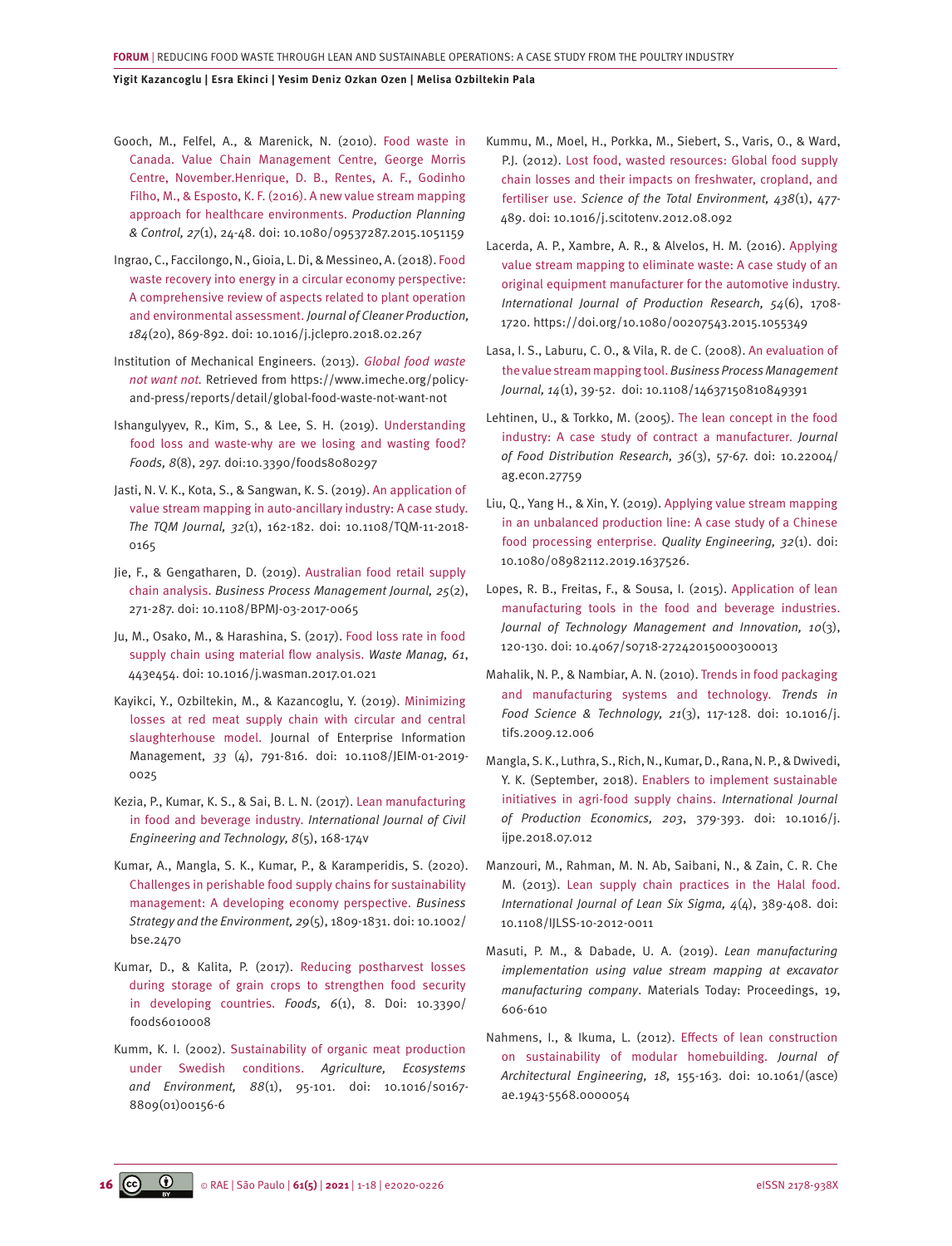- <span id="page-16-0"></span>[Noorwali, A. \(2013\). Apply lean and Taguchi in different level](https://doi.org/10.1016/j.proeng.2013.08.285)  [of variability of food flow processing system.](https://doi.org/10.1016/j.proeng.2013.08.285) *Procedia Engineering, 63,* [728-734. doi: 10.1016/j.proeng.2013.08.285](https://doi.org/10.1016/j.proeng.2013.08.285)
- Norton, A., & Fearne, A. (2009). *Sustainable value stream mapping in the food industry*. In: Waldron, Keith, ed. Handbook of Waste Management and Co-Product Recovery in Food Processing. Woodhead Publishing, Cambridge
- Östergren, K., Gustavsson, J., Bos-Brouwers, H., Timmermans, T., Hansen, O.-J., Møller, H., ... Redlingshöfer, B. (2014). *FUSIONS Definitional Framework for Food Waste*. FUSIONS, Göteborg, Sweden
- [Parfitt, J., Barthel, M., & Macnaughton, S. \(2010\). Food waste](https://www.jstor.org/stable/pdf/20752997.pdf)  [within food supply chains: Quantification and potential](https://www.jstor.org/stable/pdf/20752997.pdf)  [for change to 2050. Philosophical Transactions of the Royal](https://www.jstor.org/stable/pdf/20752997.pdf)  [Society of London, Series B.](https://www.jstor.org/stable/pdf/20752997.pdf) *Biological Sciences, 365*(1554), [3065-3081. doi:10.1098/rstb.2010.0126v](https://www.jstor.org/stable/pdf/20752997.pdf)
- [Perez, C., Castro, R. de, Simons, D., & Gimenez, G. \(2010\).](https://doi.org/10.1108/13598541011018120) [Development of lean supply chains: A case study of the Catalan](https://doi.org/10.1108/13598541011018120)  [pork sector. Supply Chain Management: An International](https://doi.org/10.1108/13598541011018120)  [Journal, 15\(1\), 55-68. doi: 10.1108/13598541011018120](https://doi.org/10.1108/13598541011018120)
- [Ritchie, H., & Roser, M. \(2020\).](https://ourworldindata.org/environmental-impacts-of-food) *Environmental impacts of food production.* [Retrieved from https://ourworldindata.org/](https://ourworldindata.org/environmental-impacts-of-food) [environmental-impacts-of-food](https://ourworldindata.org/environmental-impacts-of-food)
- Rother, M., & Shook, J. (1998). *Learning to see: Value stream mapping to add value and eliminate muda*. Cambridge, MA: Lean Enterprise Institute
- [Scherrer-Rathje, M., Boyle, T. A., & Deflorin, P. \(2009\). Lean,](https://doi.org/10.1016/j.bushor.2008.08.004) [take two! Reflections from the second attempt at lean](https://doi.org/10.1016/j.bushor.2008.08.004)  implementation. *[Business Horizons, 52](https://doi.org/10.1016/j.bushor.2008.08.004)*(1), 79-88. doi: [10.1016/j.bushor.2008.08.004](https://doi.org/10.1016/j.bushor.2008.08.004)
- [Seth, D., Seth, N., & Dhariwal, P. \(2017\). Application of](https://www.tandfonline.com/doi/full/10.1080/09537287.2017.1300352)  [value stream mapping \(VSM\) for lean and cycle time](https://www.tandfonline.com/doi/full/10.1080/09537287.2017.1300352)  [reduction in complex production environments: a case](https://www.tandfonline.com/doi/full/10.1080/09537287.2017.1300352)  study. P*[roduction Planning & Control, 28](https://www.tandfonline.com/doi/full/10.1080/09537287.2017.1300352)*(5), 398-419. doi: [10.1080/09537287.2017.1300352](https://www.tandfonline.com/doi/full/10.1080/09537287.2017.1300352)v
- [Sharma, Y., Mangla, S., Patil, P., & Liu, S. \(2019\). When](https://www.emerald.com/insight/content/doi/10.1108/MD-09-2018-1056/full/html)  [challenges impede the process: For circular economy-driven](https://www.emerald.com/insight/content/doi/10.1108/MD-09-2018-1056/full/html)  [sustainability practices in food supply chain.](https://www.emerald.com/insight/content/doi/10.1108/MD-09-2018-1056/full/html) *Management Decision, 57*[\(4\), 995-1017. doi: 10.1108/md-09-2018-1056](https://www.emerald.com/insight/content/doi/10.1108/MD-09-2018-1056/full/html)
- [Singh, B., Garg, S. K., & Sharma, S. K. \(2011\). Value stream mapping:](https://doi.org/10.1007/s00170-010-2860-7)  [literature review and implications for Indian industry.](https://doi.org/10.1007/s00170-010-2860-7) *The [International Journal of Advanced Manufacturing Technology,](https://doi.org/10.1007/s00170-010-2860-7)  53*[\(5-8\), 799-809. doi: 10.1007/s00170-010-2860-7](https://doi.org/10.1007/s00170-010-2860-7)
- [Singh, R. K., Luthra, S., Mangla, S. K., & Uniyal, S. \(2019\).](Singh, R. K., Luthra, S., Mangla, S. K., & Uniyal, S. (2019). Applications of information and communication technology for sustainable growth of SMEs in India food industry. Resources, Conservation and Recycling, 147, 10-18. doi: 10.1016/j.resconrec.2019.04.014; https://doi.org/10.1016/j.ijpe.2018.07.012) [Applications of information and communication technology](Singh, R. K., Luthra, S., Mangla, S. K., & Uniyal, S. (2019). Applications of information and communication technology for sustainable growth of SMEs in India food industry. Resources, Conservation and Recycling, 147, 10-18. doi: 10.1016/j.resconrec.2019.04.014; https://doi.org/10.1016/j.ijpe.2018.07.012)  [for sustainable growth of SMEs in India food industry.](Singh, R. K., Luthra, S., Mangla, S. K., & Uniyal, S. (2019). Applications of information and communication technology for sustainable growth of SMEs in India food industry. Resources, Conservation and Recycling, 147, 10-18. doi: 10.1016/j.resconrec.2019.04.014; https://doi.org/10.1016/j.ijpe.2018.07.012) *[Resources, Conservation and Recycling, 147,](Singh, R. K., Luthra, S., Mangla, S. K., & Uniyal, S. (2019). Applications of information and communication technology for sustainable growth of SMEs in India food industry. Resources, Conservation and Recycling, 147, 10-18. doi: 10.1016/j.resconrec.2019.04.014; https://doi.org/10.1016/j.ijpe.2018.07.012)* 10-18. doi: [10.1016/j.resconrec.2019.04.014](Singh, R. K., Luthra, S., Mangla, S. K., & Uniyal, S. (2019). Applications of information and communication technology for sustainable growth of SMEs in India food industry. Resources, Conservation and Recycling, 147, 10-18. doi: 10.1016/j.resconrec.2019.04.014; https://doi.org/10.1016/j.ijpe.2018.07.012)
- [Sreedharan, R., & Raju, R. \(2016\). A systematic literature review of](https://www.emerald.com/insight/content/doi/10.1108/IJLSS-12-2015-0050/full/html) [Lean Six Sigma in different industries.](https://www.emerald.com/insight/content/doi/10.1108/IJLSS-12-2015-0050/full/html) *International Journal of Lean Six Sigma, 7*[\(4\), 430-466. doi:10.1108/ijlss-12-2015-0050](https://www.emerald.com/insight/content/doi/10.1108/IJLSS-12-2015-0050/full/html)
- [Stadnicka, D., & Litwin, P. \(February, 2019\). Value stream mapping](https://doi.org/10.1016/j.ijpe.2018.12.011) [and system dynamics integration for manufacturing line](https://doi.org/10.1016/j.ijpe.2018.12.011)  modelling and analysis. *[International Journal of Production](https://doi.org/10.1016/j.ijpe.2018.12.011) Economics, 208*[, 400-411. doi: 10.1016/j.ijpe.2018.12.011](https://doi.org/10.1016/j.ijpe.2018.12.011)
- Tatlidil, F. F., Dellal, I., & Bayramoglu, Z. (2013*). Food losses and waste in Turkey.* Food and Agriculture Organization of the UN, Food Losses and Waste in Europe and Central Asia, component of the Agrarian Structures Initiative, a regional program of FAO in Europe and Central Asia.
- [Taylor, D. H. \(2006\). Strategic considerations in the development](https://doi.org/10.1108/13598540610662185) [of lean agri-food supply chains: A case study of the UK pork](https://doi.org/10.1108/13598540610662185) sector. *[Supply Chain Management, 11](https://doi.org/10.1108/13598540610662185)*(3), 271-280. doi: [10.1108/13598540610662185](https://doi.org/10.1108/13598540610662185)
- [Testa, N. M. \(2010\). Lean food processing.](https://doi.org/10.1094/CFW-55-4-0172) *Cereal Foods World, 55*[\(4\), 172-175. doi: 10.1094/CFW-55-4-0172](https://doi.org/10.1094/CFW-55-4-0172)
- [The Standing Committee for Economic and Commercial](The Standing Committee for Economic and Commercial Cooperation of the Organization of the Islamic Cooperation. (2017, January). Reducing Food Waste in the OIC Countries. Retrieved from http://www.sbb.gov.tr/wp-content/uploads/2018/11/Reducing_Food_Waste_in_the_OIC_Countries.pdf)  [Cooperation of the Organization of the Islamic Cooperation.](The Standing Committee for Economic and Commercial Cooperation of the Organization of the Islamic Cooperation. (2017, January). Reducing Food Waste in the OIC Countries. Retrieved from http://www.sbb.gov.tr/wp-content/uploads/2018/11/Reducing_Food_Waste_in_the_OIC_Countries.pdf)  (2017, January). *[Reducing Food Waste in the OIC Countries.](The Standing Committee for Economic and Commercial Cooperation of the Organization of the Islamic Cooperation. (2017, January). Reducing Food Waste in the OIC Countries. Retrieved from http://www.sbb.gov.tr/wp-content/uploads/2018/11/Reducing_Food_Waste_in_the_OIC_Countries.pdf)*  [Retrieved from http://www.sbb.gov.tr/wp-content/](The Standing Committee for Economic and Commercial Cooperation of the Organization of the Islamic Cooperation. (2017, January). Reducing Food Waste in the OIC Countries. Retrieved from http://www.sbb.gov.tr/wp-content/uploads/2018/11/Reducing_Food_Waste_in_the_OIC_Countries.pdf) [uploads/2018/11/Reducing\\_Food\\_Waste\\_in\\_the\\_OIC\\_](The Standing Committee for Economic and Commercial Cooperation of the Organization of the Islamic Cooperation. (2017, January). Reducing Food Waste in the OIC Countries. Retrieved from http://www.sbb.gov.tr/wp-content/uploads/2018/11/Reducing_Food_Waste_in_the_OIC_Countries.pdf) [Countries.pdf](The Standing Committee for Economic and Commercial Cooperation of the Organization of the Islamic Cooperation. (2017, January). Reducing Food Waste in the OIC Countries. Retrieved from http://www.sbb.gov.tr/wp-content/uploads/2018/11/Reducing_Food_Waste_in_the_OIC_Countries.pdf)
- [Thyberg, K. L., & Tonjes, D. J. \(January, 2016\). Drivers of food waste](https://doi.org/10.1016/j.resconrec.2015.11.016)  [and their implications for sustainable policy development.](https://doi.org/10.1016/j.resconrec.2015.11.016)  *[Resources, Conservation and Recycling, 106](https://doi.org/10.1016/j.resconrec.2015.11.016)*, 110-123. doi: [10.1016/j.resconrec.2015.11.016](https://doi.org/10.1016/j.resconrec.2015.11.016)
- [Turkish Republic Ministry of Industry and Trade. \(2018\). Turkey](https://www.trade.gov.tr/statistics/statistics) [Waste Report. Retrieved from https://www.trade.gov.tr/](https://www.trade.gov.tr/statistics/statistics) [statistics/statistics](https://www.trade.gov.tr/statistics/statistics)
- [United Nations High Commissioner for Refugees. \(2019\).](http://www.unhcr.org/5c6fb2d04) *Global [trends forced displacement in 2018](http://www.unhcr.org/5c6fb2d04)*. Retrieved from www. [unhcr.org/5c6fb2d04](http://www.unhcr.org/5c6fb2d04)
- Verghese, K., Lewis, H., Lockrey, S., & Williams, H. (2015). *Packaging's Role in minimizing food loss and waste across the supply chain. Packag. Technol*. Sci. Published online in Wiley Online Library (wileyonlinelibrary.com) doi: 10.1002/pts.2127
- [Verma, M., Plaisier, C., van Wagenberg, C. P., & Achterbosch,](Verma, M., Plaisier, C., van Wagenberg, C. P., & Achterbosch, T. (2019). A systems approach to food loss and solutions: Understanding practices, causes, and indicators. Towards Sustainable Global Food Systems, 11(3), 102-120. https://doi: 10.3390/su11030579 )  [T. \(2019\). A systems approach to food loss and solutions:](Verma, M., Plaisier, C., van Wagenberg, C. P., & Achterbosch, T. (2019). A systems approach to food loss and solutions: Understanding practices, causes, and indicators. Towards Sustainable Global Food Systems, 11(3), 102-120. https://doi: 10.3390/su11030579 ) [Understanding practices, causes, and indicators.](Verma, M., Plaisier, C., van Wagenberg, C. P., & Achterbosch, T. (2019). A systems approach to food loss and solutions: Understanding practices, causes, and indicators. Towards Sustainable Global Food Systems, 11(3), 102-120. https://doi: 10.3390/su11030579 ) *Towards [Sustainable Global Food Systems, 11](Verma, M., Plaisier, C., van Wagenberg, C. P., & Achterbosch, T. (2019). A systems approach to food loss and solutions: Understanding practices, causes, and indicators. Towards Sustainable Global Food Systems, 11(3), 102-120. https://doi: 10.3390/su11030579 )*(3), 102-120. doi: [10.3390/su11030579](Verma, M., Plaisier, C., van Wagenberg, C. P., & Achterbosch, T. (2019). A systems approach to food loss and solutions: Understanding practices, causes, and indicators. Towards Sustainable Global Food Systems, 11(3), 102-120. https://doi: 10.3390/su11030579 )
- [Vlachos, I. \(2015\). Applying lean thinking in the food supply](https://www.tandfonline.com/doi/full/10.1080/09537287.2015.1049238) chains: A case study. *[Production Planning & Control, 26](https://www.tandfonline.com/doi/full/10.1080/09537287.2015.1049238)*(16), [1351-1367, doi: 10.1080/09537287.2015.1049238](https://www.tandfonline.com/doi/full/10.1080/09537287.2015.1049238)